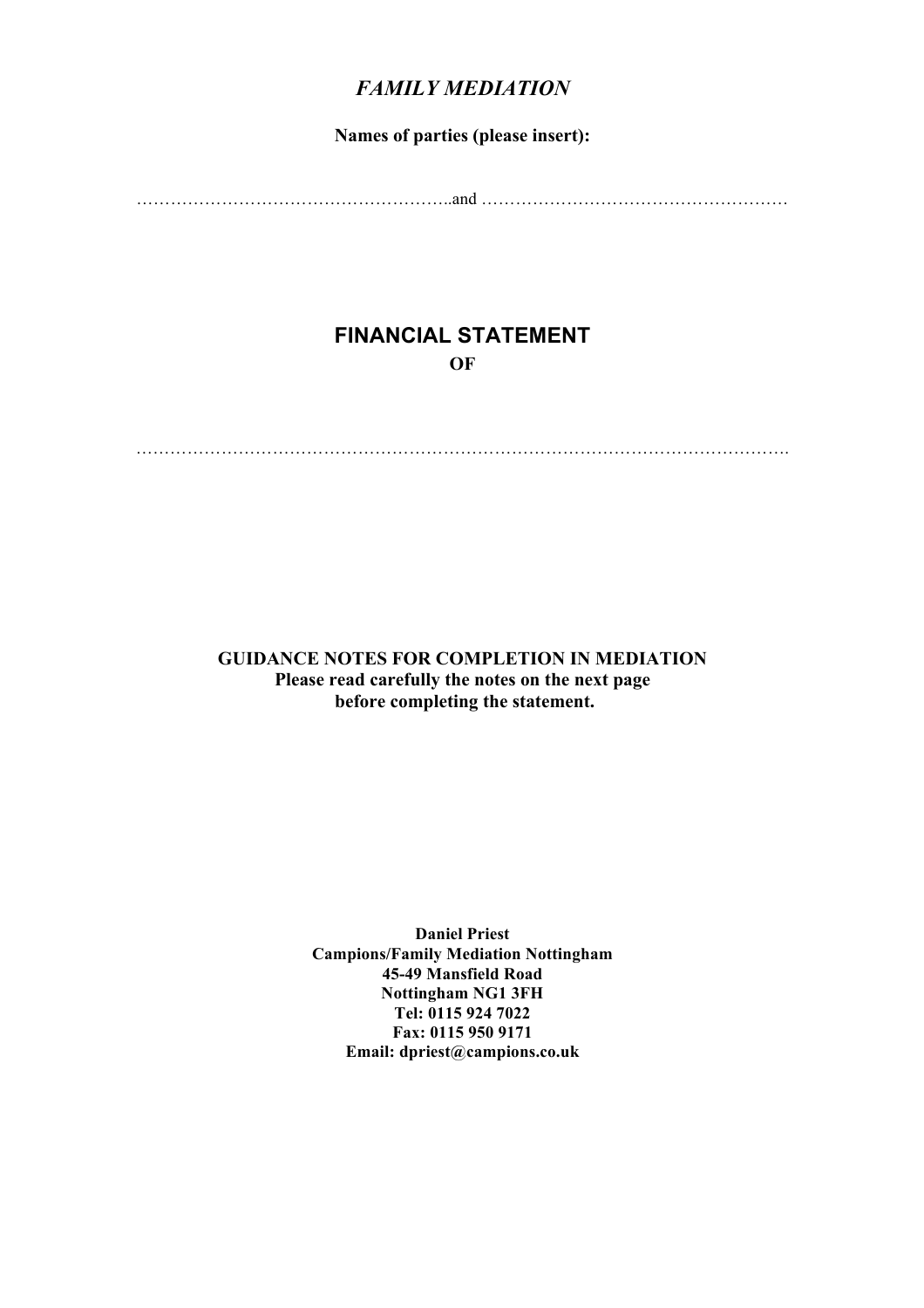#### **GUIDANCE NOTES FOR COMPLETION IN MEDIATION Please read these notes carefully before completing the statement.**

- 1. Decisions regarding finance on separation or divorce can only be effectively made once there has been full and frank disclosure of all financial information on a **world-wide** basis. This applies whether working through the court, solicitors or mediation. Your partner will be asked to provide the same information in relation to his or her financial circumstances. The information provided will be exchanged.
- 2. **All documents requested in this form must be provided in order to meet nationally agreed standards. The required documents are detailed at questions 1.13, 1.14, 2.1.3, 2.2, 2.3, 2.5, 2.14, 2.16, 2.18 and 2.20.** You may also attach any other documents necessary to clarify or explain any information that you provide.
- 3. **Any material non-disclosure or inaccuracy could in some cases result in the outcome subsequently being set aside by the court. In any event, you may be required to swear as to the accuracy and completeness of the information provided, with all the implications of ensuring the truth of a sworn document.**
- 4. Please complete this form as fully as possible. If exceptionally any information is unknown or uncertain at this stage, please indicate this clearly on the document, for example by putting a question mark in the margin. In that event, the form will need to be amplified as the mediation progresses, before any final decisions can be made. If any section does not apply to you please insert N/A.
- 5. The information provided should relate to what you own or in which you have an interest. If you own property or goods jointly with any other person, then for the purpose of this form please insert your interest as 50% of the value of that property or sum. If however the property or other asset is held in specific unequal shares, the appropriate percentage of your interest should be stated.
- 6. You are not expected or required to obtain information from your partner, or to check data with him or her. There is no objection to doing so if this is what you both wish.
- 7. Where necessary, please continue on a separate sheet, marking the top of the sheet with the relevant paragraph number.
- 8. In reflecting expenditure and debts, please ensure that these are not duplicated. For example, various recurring expenses may be paid by credit or store cards. These should only be entered once in the form.

#### **Please note the following important matters:**

- **(i) If you do not own or co-own the family home, but your spouse does, then it may be necessary and appropriate to register your occupational interest. This protects your right of occupation against the property being sold or charged.**
- **(ii) If any property is jointly owned, it will usually pass to the survivor automatically on death. If this consequence is not required, steps can be taken to fix an interest in the property by holding the property as "tenants in common". That interest can then be bequeathed to anyone else.**

**These matters may be discussed in mediation, and can be done by agreement; but they are sometimes done unilaterally through one's own solicitor if there is any sense of urgency and concern.** 

- **(iii) You are recommended to obtain individual legal assistance in completing this form and any attached outgoings/expenses schedule and the prescribed essential documents, and in considering your personal circumstances generally.**
- **(iv) This financial statement follows the substance of Form E (Ancillary Relief Rules). If the information provided is required for court proceedings, it (or a Court form) will have to be fully completed with any missing information, any further information required for the court form will need to be added, and the document will have to be sworn. Your solicitor will be able to guide you as to those requirements.**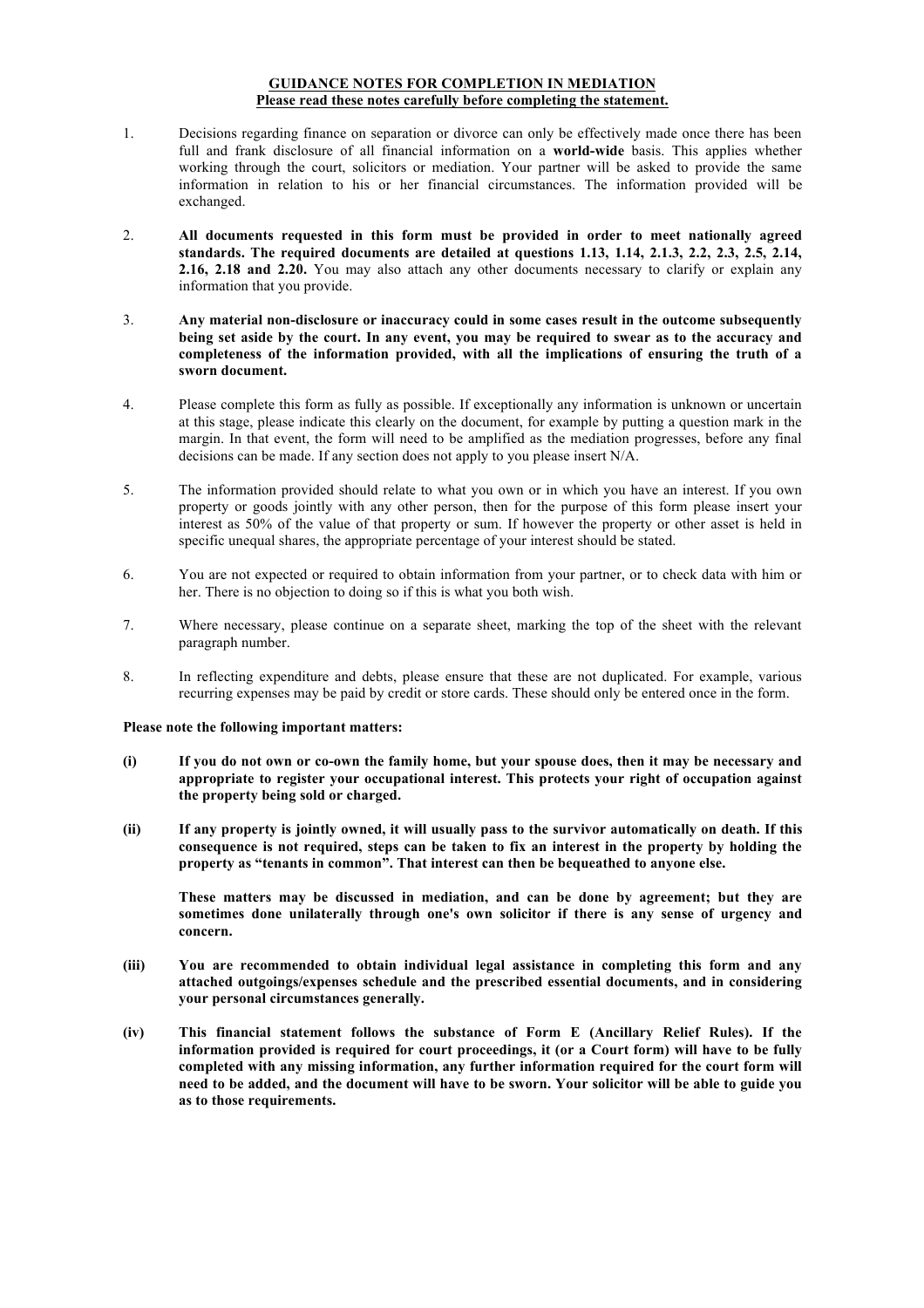# **Part 1: General Information**

| 1.1   | Full name                                                                                                                                                     |  |     |                |
|-------|---------------------------------------------------------------------------------------------------------------------------------------------------------------|--|-----|----------------|
| 1.2   | Date of birth                                                                                                                                                 |  |     |                |
| 1.3   | Date of the marriage                                                                                                                                          |  |     |                |
| 1.3.1 | Date cohabitation started (if applicable)                                                                                                                     |  |     |                |
| 1.4   | Occupation                                                                                                                                                    |  |     |                |
| 1.5   | Date of the separation (if applicable)                                                                                                                        |  |     |                |
| 1.6.1 | Date of the Petition (if filed)                                                                                                                               |  |     |                |
| 1.6.2 | Date of Decree Nisi (if granted)                                                                                                                              |  |     |                |
| 1.6.3 | Date of Decree of Judicial Separation (if granted)                                                                                                            |  |     |                |
| 1.6.4 | Date of Decree Absolute (if made)                                                                                                                             |  |     |                |
| 1.7   | If you have remarried or intend to remarry please give the<br>date of your remarriage or intended date of remarriage.                                         |  |     |                |
| 1.8   | Do you live with another person?                                                                                                                              |  | Yes | N <sub>0</sub> |
| 1.9   | Do you intend to live with someone within the next 6<br>months?                                                                                               |  | Yes | No             |
|       |                                                                                                                                                               |  |     |                |
| 1.10  | Please set out below the full names and dates of birth of any children whom you regard or<br>have treated as part of your family stating with whom they live. |  |     |                |
|       |                                                                                                                                                               |  |     |                |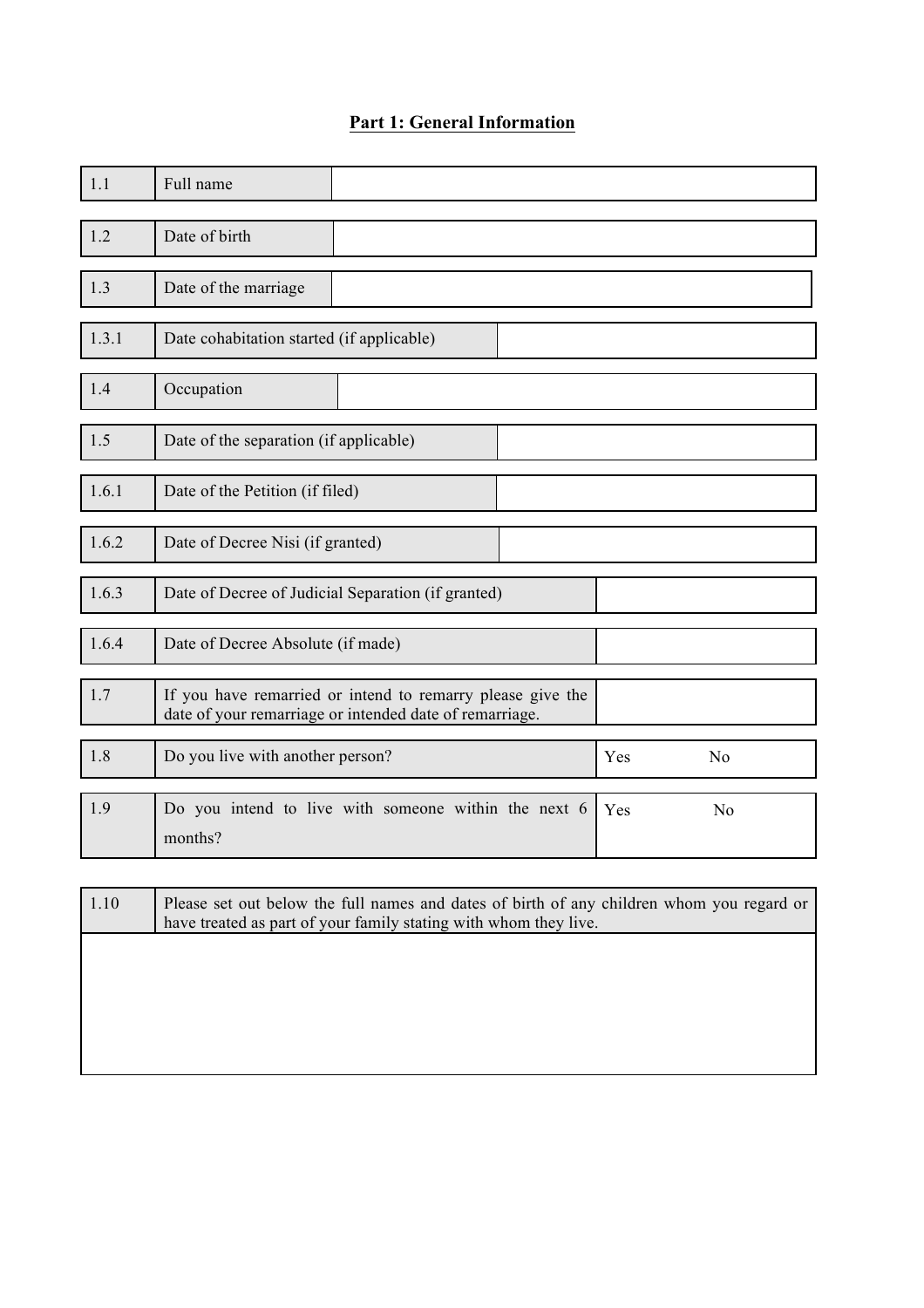| 1.11 | Please give details of the state of health of yourself and the children                 |  |  |
|------|-----------------------------------------------------------------------------------------|--|--|
|      |                                                                                         |  |  |
|      |                                                                                         |  |  |
|      |                                                                                         |  |  |
|      |                                                                                         |  |  |
| 112  | What are the present and any proposed future educational arrangements for the children? |  |  |

| 1.12 |  | what are the present and any proposed future educational arrangements for the children? |                     |  |  |
|------|--|-----------------------------------------------------------------------------------------|---------------------|--|--|
| Name |  | Present arrangements                                                                    | Future arrangements |  |  |
|      |  |                                                                                         |                     |  |  |
|      |  |                                                                                         |                     |  |  |
|      |  |                                                                                         |                     |  |  |
|      |  |                                                                                         |                     |  |  |
|      |  |                                                                                         |                     |  |  |

| 1.13 | Please give details (including date) of any child support assessment made in relation to any<br>child stated, or Child Maintenance Orders made by the Court which are currently in force and<br>annex copies of the assessments or Orders to this statement. |
|------|--------------------------------------------------------------------------------------------------------------------------------------------------------------------------------------------------------------------------------------------------------------|
|      |                                                                                                                                                                                                                                                              |
|      |                                                                                                                                                                                                                                                              |
|      |                                                                                                                                                                                                                                                              |

| 1.14 | If you are seeking to vary an Order already in existence, please give details of the Order that is<br>to be varied and <i>attach a copy of the Order</i> . |
|------|------------------------------------------------------------------------------------------------------------------------------------------------------------|
|      |                                                                                                                                                            |
|      |                                                                                                                                                            |
|      |                                                                                                                                                            |
|      |                                                                                                                                                            |
| 1.15 | If there is any other litigation between you and your partner, please give details. (In which                                                              |

| .15 | If there is any other litigation between you and your partner, please give details. (In which |
|-----|-----------------------------------------------------------------------------------------------|
|     | Court is it pending, what is the matter number and what is the nature of the case?)           |
|     |                                                                                               |
|     |                                                                                               |
|     |                                                                                               |
|     |                                                                                               |
|     |                                                                                               |
|     |                                                                                               |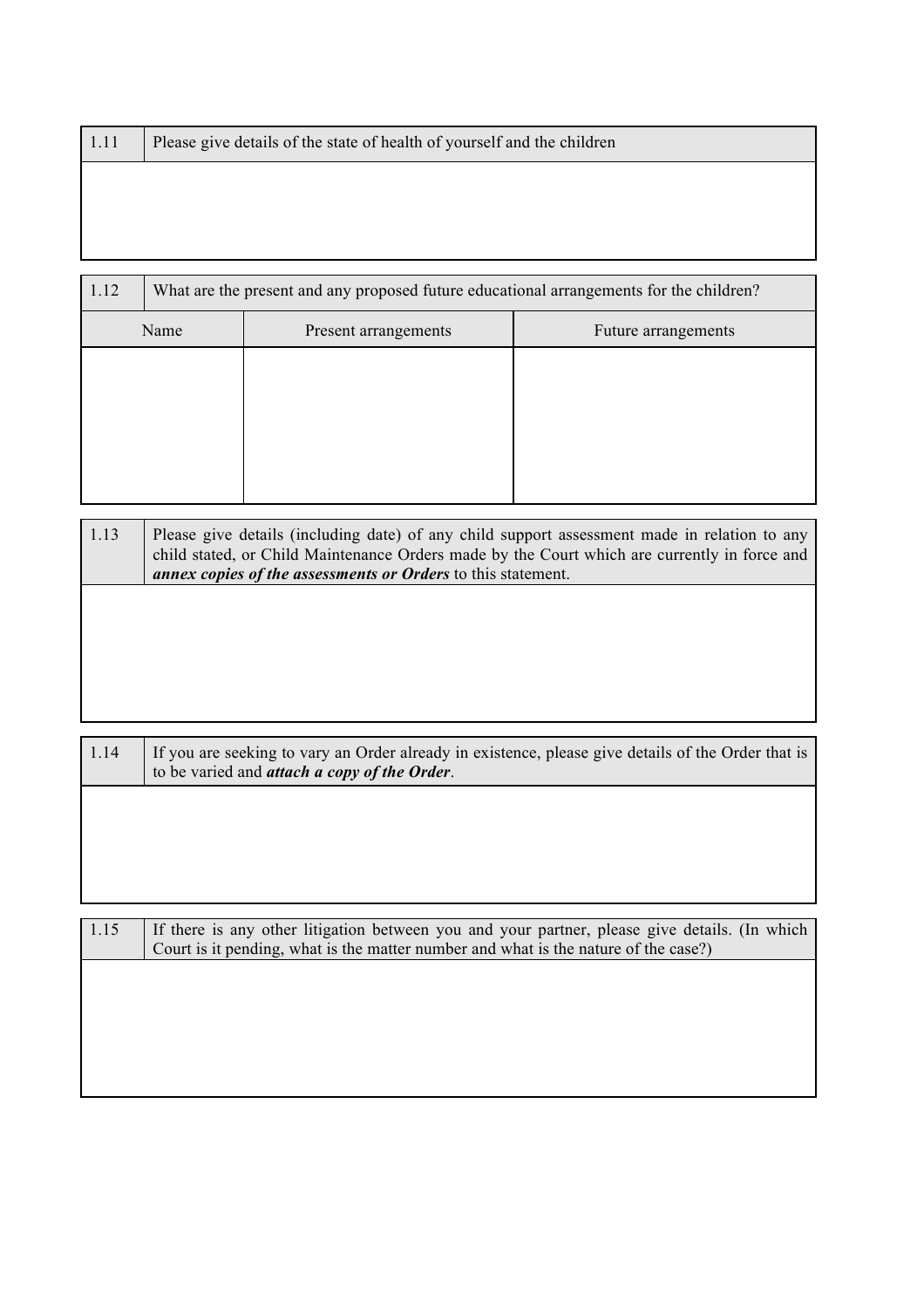| 1.16 | Please state your current address and give the full names of all occupants of that property other<br>than yourself. Who owns it? Please say if you rent or occupy it on any other basis. |
|------|------------------------------------------------------------------------------------------------------------------------------------------------------------------------------------------|
|      |                                                                                                                                                                                          |
|      |                                                                                                                                                                                          |
|      |                                                                                                                                                                                          |
|      |                                                                                                                                                                                          |
|      |                                                                                                                                                                                          |
|      |                                                                                                                                                                                          |

# **Part 2: Financial details: Realisable assets**

| 2.1   | Set out below the following information in relation to the <i>family home</i> (the last "matrimonial")<br>home" occupied by you and your partner) |                        |  |  |  |
|-------|---------------------------------------------------------------------------------------------------------------------------------------------------|------------------------|--|--|--|
| 2.1.1 | Property name and address                                                                                                                         |                        |  |  |  |
|       |                                                                                                                                                   |                        |  |  |  |
|       |                                                                                                                                                   |                        |  |  |  |
|       |                                                                                                                                                   |                        |  |  |  |
| 2.1.2 | Land Registry Title number                                                                                                                        |                        |  |  |  |
|       |                                                                                                                                                   |                        |  |  |  |
| 2.1.3 | Current market value (Attach copy of any valuation obtained<br>within the last 6 months, otherwise please estimate the value.                     |                        |  |  |  |
|       | Also attach a copy of the most recent mortgage statement.)                                                                                        |                        |  |  |  |
| 2.1.4 | Mortgagee's name and address                                                                                                                      | 2.1.5 Type of mortgage |  |  |  |
|       |                                                                                                                                                   |                        |  |  |  |
|       |                                                                                                                                                   |                        |  |  |  |
|       |                                                                                                                                                   |                        |  |  |  |
|       |                                                                                                                                                   |                        |  |  |  |
|       |                                                                                                                                                   |                        |  |  |  |
| 2.1.6 | Balance outstanding on any mortgage                                                                                                               |                        |  |  |  |
| 2.1.7 | Total equity in the property (i.e. market value less                                                                                              |                        |  |  |  |
|       | the balance owing on any mortgage)                                                                                                                |                        |  |  |  |
| 2.1.8 | The nature and extent of your interest in the equity in the                                                                                       |                        |  |  |  |
|       | family home. If you and your partner are joint owners, take<br>50% of the total equity for this purpose.                                          |                        |  |  |  |
|       | Total "A" (Value of your interest in the family home)<br>$\mathbf f$                                                                              |                        |  |  |  |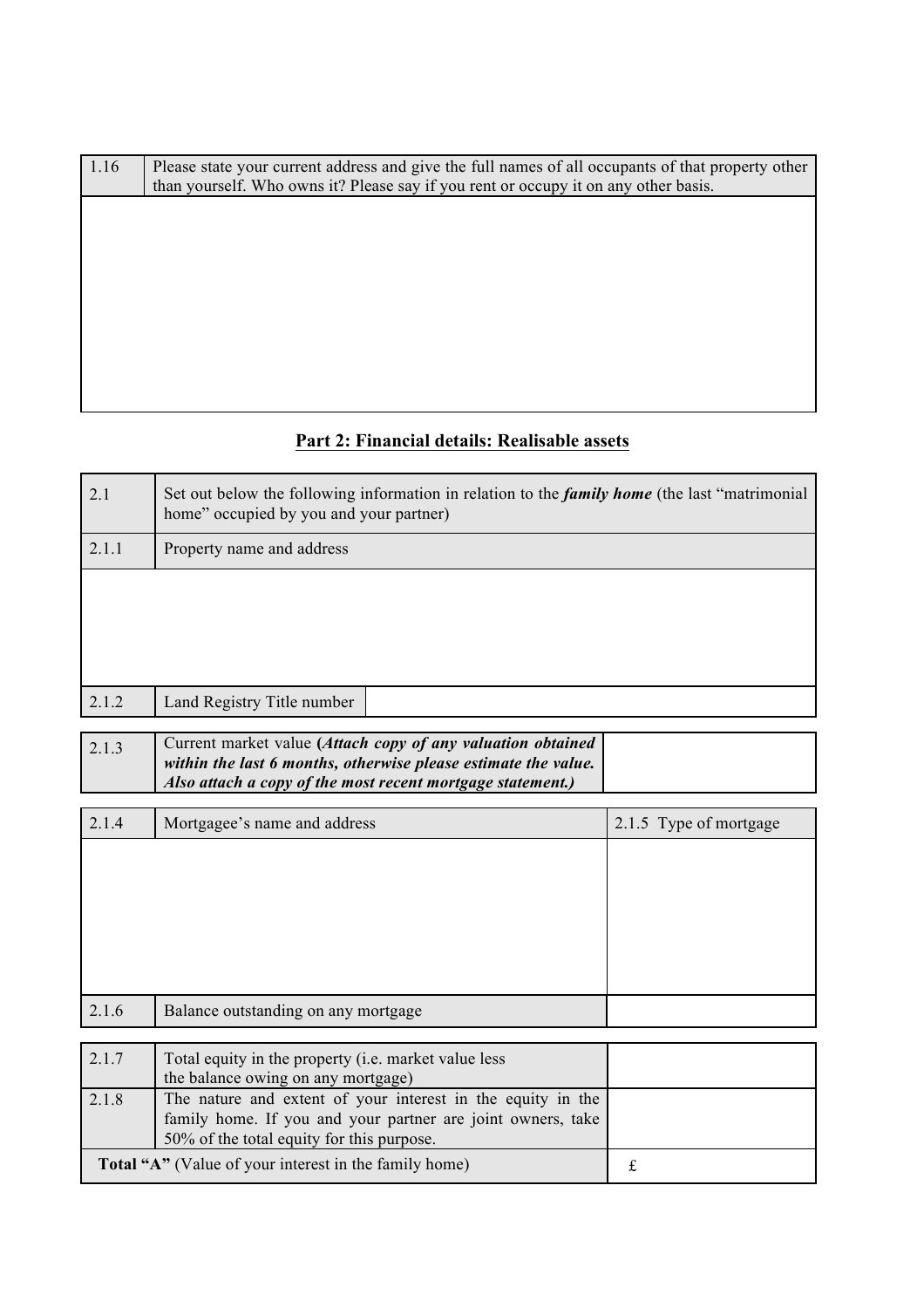| 2.2 | If you have any interest in any <i>other property, land or buildings</i> , please set out below the<br>same information as requested in $2.1.1 - 2.1.8$ above. (Continue on a separate page if<br>necessary.) (Attach copy of any valuation obtained within the last 6 months, otherwise<br>please estimate the value. Also attach a copy of the most recent mortgage statement.) |  |
|-----|-----------------------------------------------------------------------------------------------------------------------------------------------------------------------------------------------------------------------------------------------------------------------------------------------------------------------------------------------------------------------------------|--|
|     |                                                                                                                                                                                                                                                                                                                                                                                   |  |
|     |                                                                                                                                                                                                                                                                                                                                                                                   |  |
|     |                                                                                                                                                                                                                                                                                                                                                                                   |  |
|     | <b>Total "B1"</b> (Value of your interest in all other property, land and buildings)                                                                                                                                                                                                                                                                                              |  |

| 2.3                                                                                                                                                                                                                                  | Set out below the following information in relation to every bank, building society, National<br>Savings account or other account in credit in which you hold or in respect of which you have an<br>interest including PEPs, ISAs and TESSAs. For joint account(s) give the name of the other<br>account holder(s). Please attach last 12 months statements for each account listed. Continue on<br>a separate sheet if necessary. |  |  |                                         |                                                              |  |
|--------------------------------------------------------------------------------------------------------------------------------------------------------------------------------------------------------------------------------------|------------------------------------------------------------------------------------------------------------------------------------------------------------------------------------------------------------------------------------------------------------------------------------------------------------------------------------------------------------------------------------------------------------------------------------|--|--|-----------------------------------------|--------------------------------------------------------------|--|
| Type of account<br>Name of other<br>Account<br>Name of bank, building<br>number<br>e.g. current,<br>account<br>society or other account<br>deposit etc<br>holder(s) if<br>including branch name<br>applicable and<br>extent of share |                                                                                                                                                                                                                                                                                                                                                                                                                                    |  |  | Balance at<br>date of this<br>statement | Total current<br>value of your<br>interest in the<br>account |  |
|                                                                                                                                                                                                                                      |                                                                                                                                                                                                                                                                                                                                                                                                                                    |  |  |                                         |                                                              |  |
|                                                                                                                                                                                                                                      |                                                                                                                                                                                                                                                                                                                                                                                                                                    |  |  |                                         |                                                              |  |
|                                                                                                                                                                                                                                      |                                                                                                                                                                                                                                                                                                                                                                                                                                    |  |  |                                         |                                                              |  |
|                                                                                                                                                                                                                                      |                                                                                                                                                                                                                                                                                                                                                                                                                                    |  |  |                                         |                                                              |  |
|                                                                                                                                                                                                                                      |                                                                                                                                                                                                                                                                                                                                                                                                                                    |  |  |                                         |                                                              |  |
|                                                                                                                                                                                                                                      |                                                                                                                                                                                                                                                                                                                                                                                                                                    |  |  |                                         |                                                              |  |
|                                                                                                                                                                                                                                      |                                                                                                                                                                                                                                                                                                                                                                                                                                    |  |  |                                         |                                                              |  |
|                                                                                                                                                                                                                                      | <b>Total "B2"</b> (Total value of your interest in all accounts listed in 2.3)                                                                                                                                                                                                                                                                                                                                                     |  |  |                                         | £                                                            |  |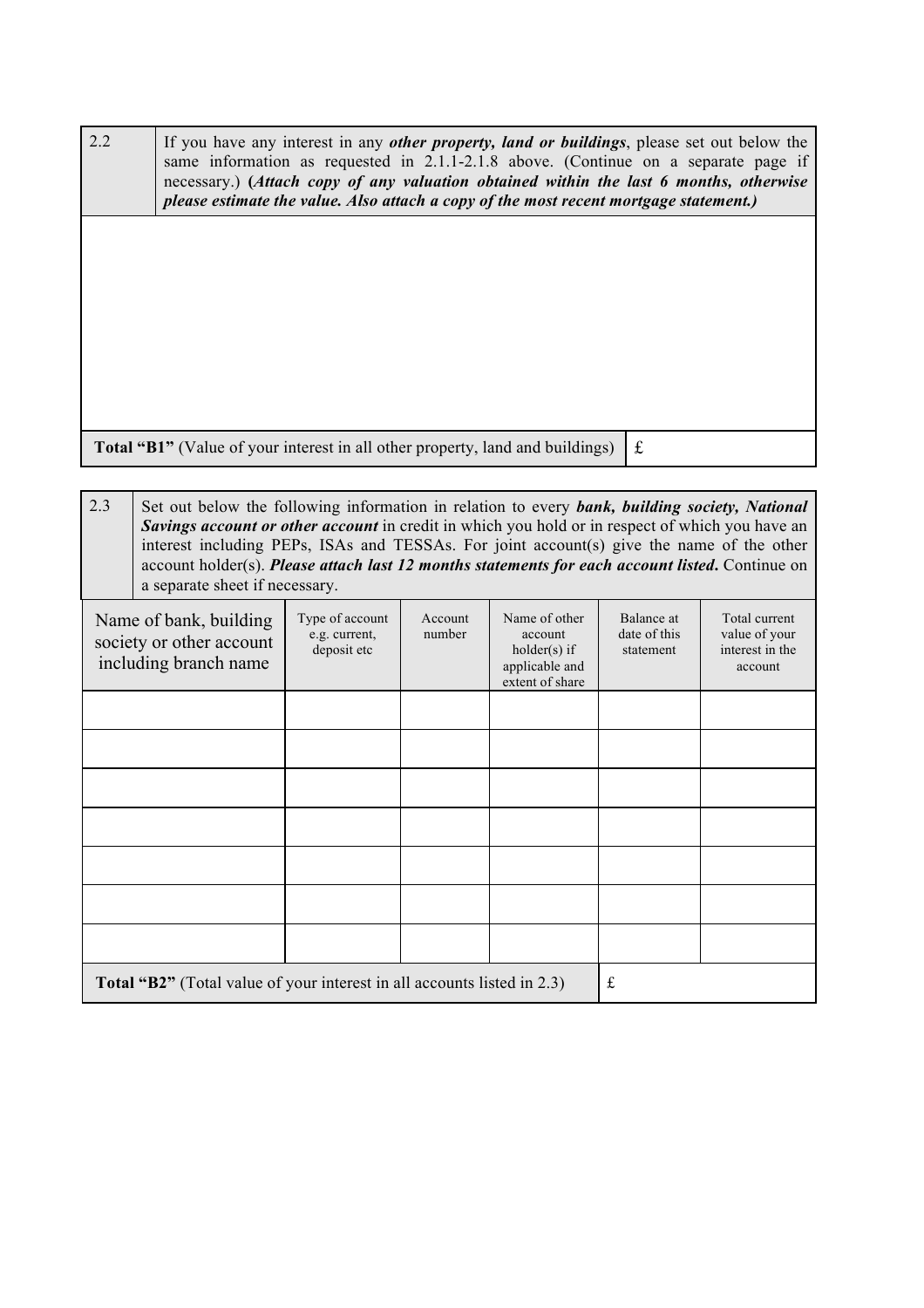| 2.4 | Set out below details of all stocks, shares, gilts and other quoted securities which you hold or<br>have an interest in giving the name of the holding, the type of the holding and the current value.<br>Do not include dividend income as this will be dealt with later in this form. |  |                                                      |               |                 |                                                                                                                                                                                                         |
|-----|-----------------------------------------------------------------------------------------------------------------------------------------------------------------------------------------------------------------------------------------------------------------------------------------|--|------------------------------------------------------|---------------|-----------------|---------------------------------------------------------------------------------------------------------------------------------------------------------------------------------------------------------|
|     | Name                                                                                                                                                                                                                                                                                    |  | Type                                                 | Size          | Current value   | Total current value of<br>your interest                                                                                                                                                                 |
|     |                                                                                                                                                                                                                                                                                         |  |                                                      |               |                 |                                                                                                                                                                                                         |
|     | Total "B3" (Total value of your interest in all stocks, shares,<br>gilts and other quoted securities)                                                                                                                                                                                   |  |                                                      |               | $\pounds$       |                                                                                                                                                                                                         |
| 2.5 |                                                                                                                                                                                                                                                                                         |  | quotations. Continue on separate sheet if necessary. |               |                 | Set out below details of all <i>insurance policies</i> that you hold or in respect of which you have an<br>interest (including those that do not have a surrender value). Please attach surrender value |
|     | Policy type and details, company and<br>policy no.                                                                                                                                                                                                                                      |  | Amount/details (if<br>policy charged)                | Maturity date | Surrender value | Total current value of<br>your interest                                                                                                                                                                 |
|     |                                                                                                                                                                                                                                                                                         |  |                                                      |               |                 |                                                                                                                                                                                                         |
|     |                                                                                                                                                                                                                                                                                         |  |                                                      |               |                 |                                                                                                                                                                                                         |
|     |                                                                                                                                                                                                                                                                                         |  |                                                      |               |                 |                                                                                                                                                                                                         |
|     |                                                                                                                                                                                                                                                                                         |  |                                                      |               |                 |                                                                                                                                                                                                         |
|     |                                                                                                                                                                                                                                                                                         |  |                                                      |               |                 |                                                                                                                                                                                                         |
|     |                                                                                                                                                                                                                                                                                         |  |                                                      |               |                 |                                                                                                                                                                                                         |
|     | Total "B4" (Total value of your interest in all insurance policies)                                                                                                                                                                                                                     |  |                                                      |               | $\mathbf f$     |                                                                                                                                                                                                         |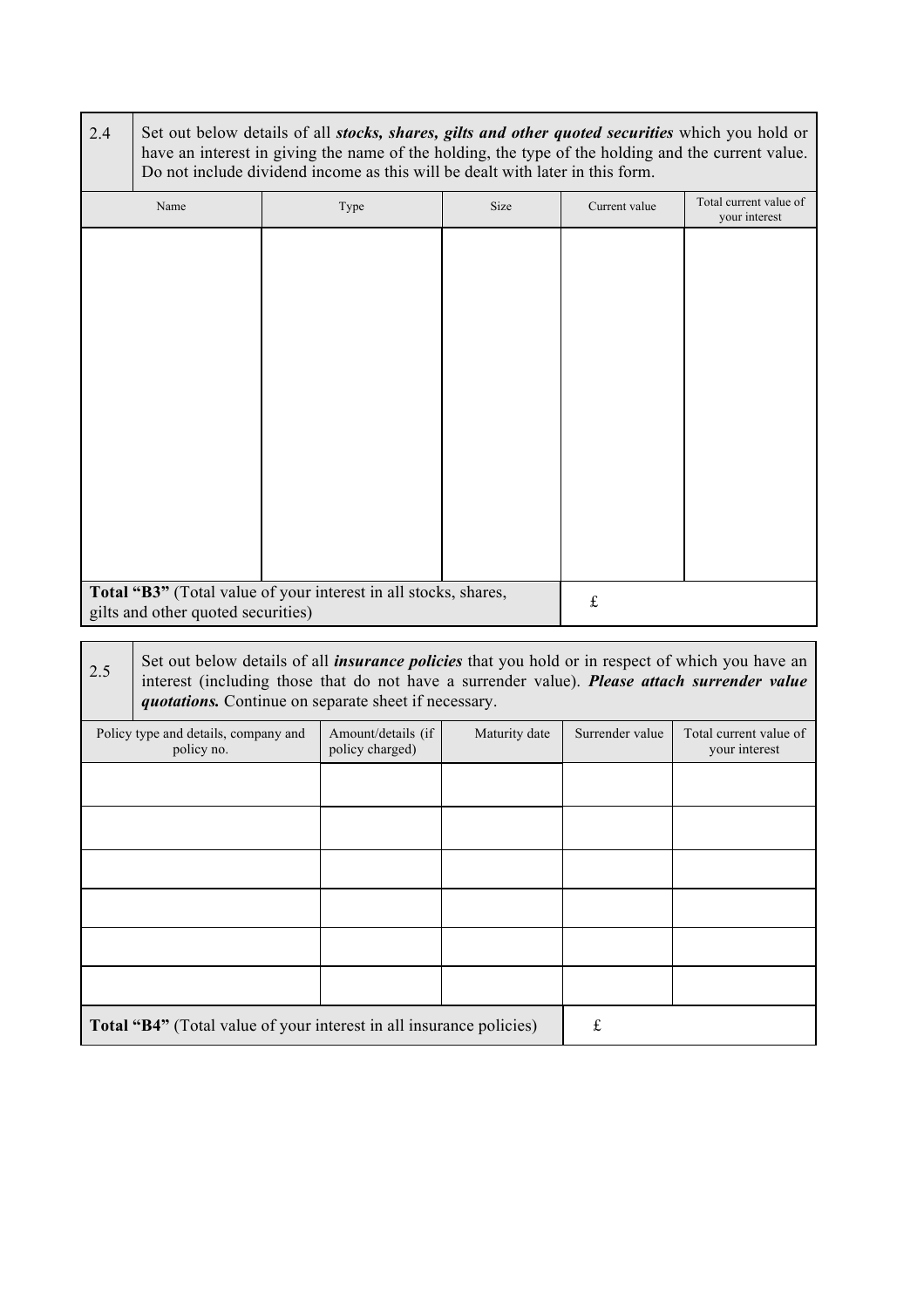| 2.6 | Set out below details of all National Savings Certificates which you hold or in respect of which<br>you have an interest giving the name of the issue, the nominal amount and current value, and the<br>current value of your interest if jointly held. |             |  |  |
|-----|---------------------------------------------------------------------------------------------------------------------------------------------------------------------------------------------------------------------------------------------------------|-------------|--|--|
|     |                                                                                                                                                                                                                                                         |             |  |  |
|     |                                                                                                                                                                                                                                                         |             |  |  |
|     |                                                                                                                                                                                                                                                         |             |  |  |
|     | Total "B5" (Total value of your interest in all National Savings Certificates)                                                                                                                                                                          | $\mathbf f$ |  |  |
| 2.7 | Give details of all <i>National Savings Bonds (including Premium Bonds)</i> that you hold including<br>type of bond, bond holders number, current value and current value of your interest if jointly<br>held.                                          |             |  |  |
|     |                                                                                                                                                                                                                                                         |             |  |  |
|     |                                                                                                                                                                                                                                                         |             |  |  |
|     |                                                                                                                                                                                                                                                         |             |  |  |
|     |                                                                                                                                                                                                                                                         |             |  |  |
|     | Total "B6" (Total value of your interest in all Bonds)                                                                                                                                                                                                  | $\pounds$   |  |  |
| 2.8 | Set out below details of all <i>debts owed to you</i> including sums owed in Director's or Partnership<br>accounts or sums owed to you by family members giving a brief description of the debt and the<br>current outstanding balance.                 |             |  |  |
|     |                                                                                                                                                                                                                                                         |             |  |  |
|     |                                                                                                                                                                                                                                                         |             |  |  |
|     |                                                                                                                                                                                                                                                         |             |  |  |
|     |                                                                                                                                                                                                                                                         |             |  |  |
|     |                                                                                                                                                                                                                                                         |             |  |  |
|     | Total "B7" (Total value of your interest in all debts owing to you)<br>$\pounds$                                                                                                                                                                        |             |  |  |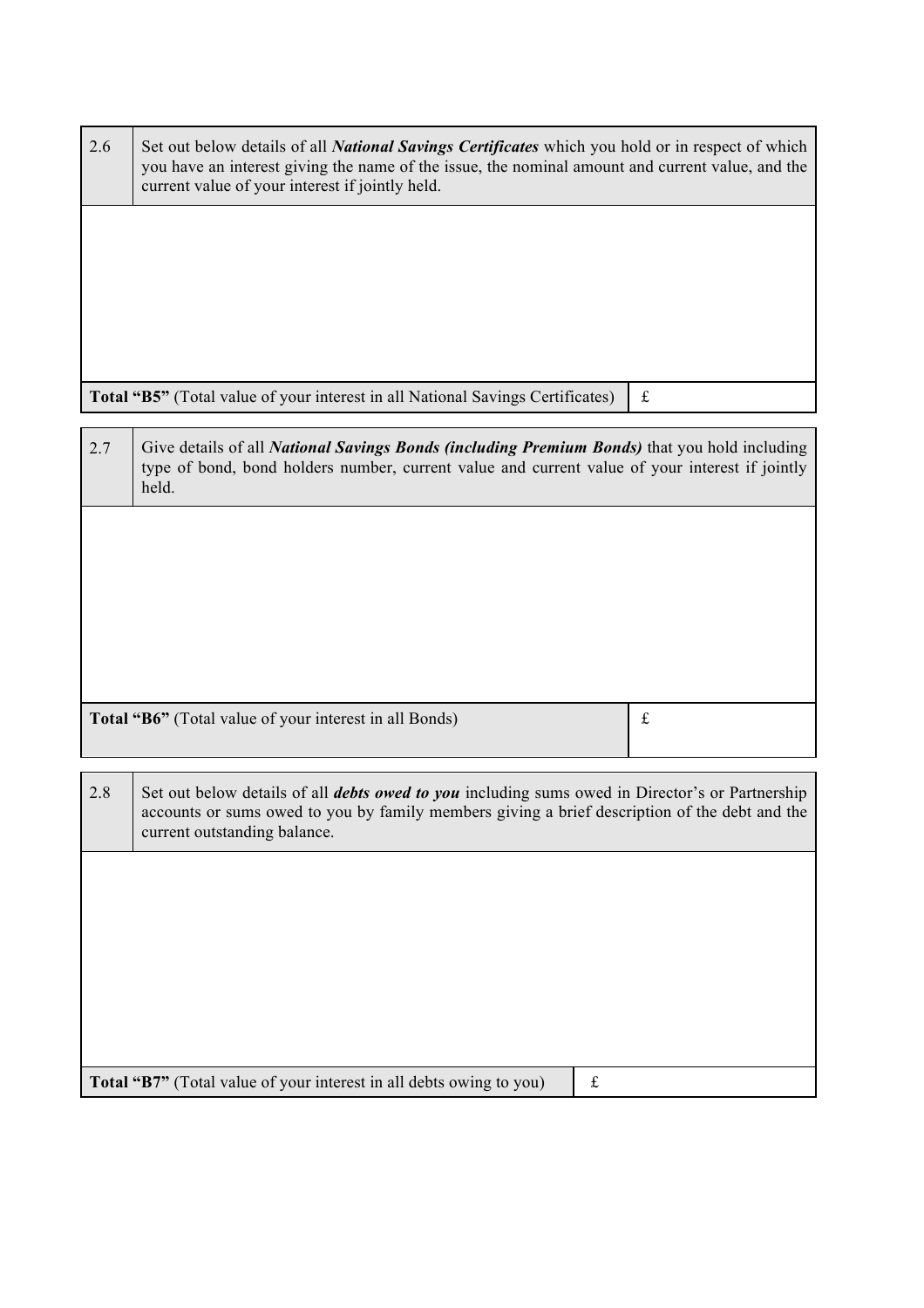| 2.9                                                                                                                                                                                                                                                                                                                              | If you hold any substantial sums of cash (over $£300$ ), please state the amount, where it is held<br>and the currency that it is held in.                                                                                                                           |               |                                                    |
|----------------------------------------------------------------------------------------------------------------------------------------------------------------------------------------------------------------------------------------------------------------------------------------------------------------------------------|----------------------------------------------------------------------------------------------------------------------------------------------------------------------------------------------------------------------------------------------------------------------|---------------|----------------------------------------------------|
|                                                                                                                                                                                                                                                                                                                                  |                                                                                                                                                                                                                                                                      |               |                                                    |
|                                                                                                                                                                                                                                                                                                                                  |                                                                                                                                                                                                                                                                      |               |                                                    |
|                                                                                                                                                                                                                                                                                                                                  |                                                                                                                                                                                                                                                                      |               |                                                    |
|                                                                                                                                                                                                                                                                                                                                  | Total "B8" (Total of all your cash)                                                                                                                                                                                                                                  | $\mathbf f$   |                                                    |
| Set out details of all <i>personal belongings</i> that are individually worth more than £500. This<br>2.10<br>should include items such as cars, jewellery, pictures, collections of any value and valuable<br>furniture and house contents. Do not give the replacement or purchase cost but only the<br>current value if sold. |                                                                                                                                                                                                                                                                      |               |                                                    |
|                                                                                                                                                                                                                                                                                                                                  | Item                                                                                                                                                                                                                                                                 | Sale value    | <b>Estimated current</b><br>value of your interest |
|                                                                                                                                                                                                                                                                                                                                  |                                                                                                                                                                                                                                                                      |               |                                                    |
|                                                                                                                                                                                                                                                                                                                                  |                                                                                                                                                                                                                                                                      |               |                                                    |
|                                                                                                                                                                                                                                                                                                                                  |                                                                                                                                                                                                                                                                      |               |                                                    |
|                                                                                                                                                                                                                                                                                                                                  |                                                                                                                                                                                                                                                                      |               |                                                    |
|                                                                                                                                                                                                                                                                                                                                  |                                                                                                                                                                                                                                                                      |               |                                                    |
|                                                                                                                                                                                                                                                                                                                                  |                                                                                                                                                                                                                                                                      |               |                                                    |
|                                                                                                                                                                                                                                                                                                                                  |                                                                                                                                                                                                                                                                      |               |                                                    |
|                                                                                                                                                                                                                                                                                                                                  | Total "B9" (Total value of your interest in all personal belongings)                                                                                                                                                                                                 | $\mathbf f$   |                                                    |
| 2.11                                                                                                                                                                                                                                                                                                                             | Set out below details of any <i>other realisable assets</i> you have. (These may include Unit Trusts,<br>investment trusts, commodities, futures, business expansion schemes. This is not an exhaustive<br>list and you must list any other realisable assets here.) |               |                                                    |
|                                                                                                                                                                                                                                                                                                                                  | Type of asset                                                                                                                                                                                                                                                        | Current value | Total current value<br>of your interest            |
|                                                                                                                                                                                                                                                                                                                                  |                                                                                                                                                                                                                                                                      |               |                                                    |
|                                                                                                                                                                                                                                                                                                                                  |                                                                                                                                                                                                                                                                      |               |                                                    |
|                                                                                                                                                                                                                                                                                                                                  |                                                                                                                                                                                                                                                                      |               |                                                    |
|                                                                                                                                                                                                                                                                                                                                  | Total "B10" (Total value of your interest in all other realisable assets)                                                                                                                                                                                            | $\pounds$     |                                                    |
|                                                                                                                                                                                                                                                                                                                                  |                                                                                                                                                                                                                                                                      |               |                                                    |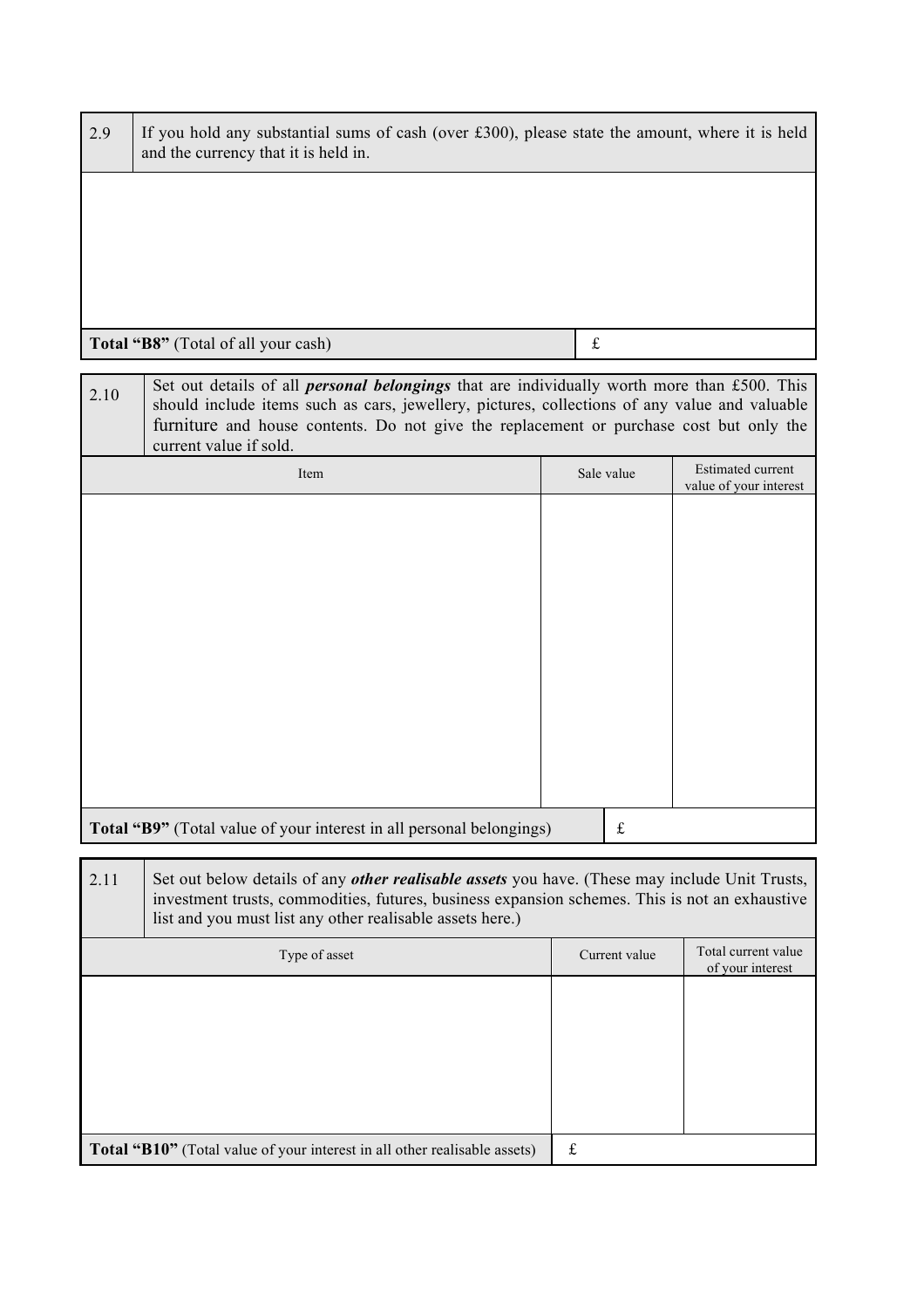|         | 1.1 Asset                                                  |             | 1.2 Value<br>interest | <b>of</b> |
|---------|------------------------------------------------------------|-------------|-----------------------|-----------|
| "A"     | Net value of your interest in the family home $(2.1)$      |             |                       |           |
| " $B1"$ | Net value of your interest in any other property $(2.2)$   |             |                       |           |
| "B2"    | Total value of your interest in accounts listed (2.3)      |             |                       |           |
| "B3"    | Total interest: stocks, shares, gilts and securities (2.4) |             |                       |           |
| "B4"    | Total interest in insurances (surrender value) (2.5)       |             |                       |           |
| "B5"    | Total of your National Savings Certificates (2.6)          |             |                       |           |
| "B6"    | Total National Savings Bonds (incl. Premium Bonds) (2.7)   |             |                       |           |
| "B7"    | Total debts, loan accounts etc. owed to you (2.8)          |             |                       |           |
| "B8"    | Total cash (2.9)                                           |             |                       |           |
| "B9"    | Total value of personal belongings as listed (2.10)        |             |                       |           |
| "B10"   | Total of any other realisable assets as listed (2.11)      |             |                       |           |
| $A/B$ " | <b>Total of all assets listed above</b>                    | $\mathbf f$ |                       |           |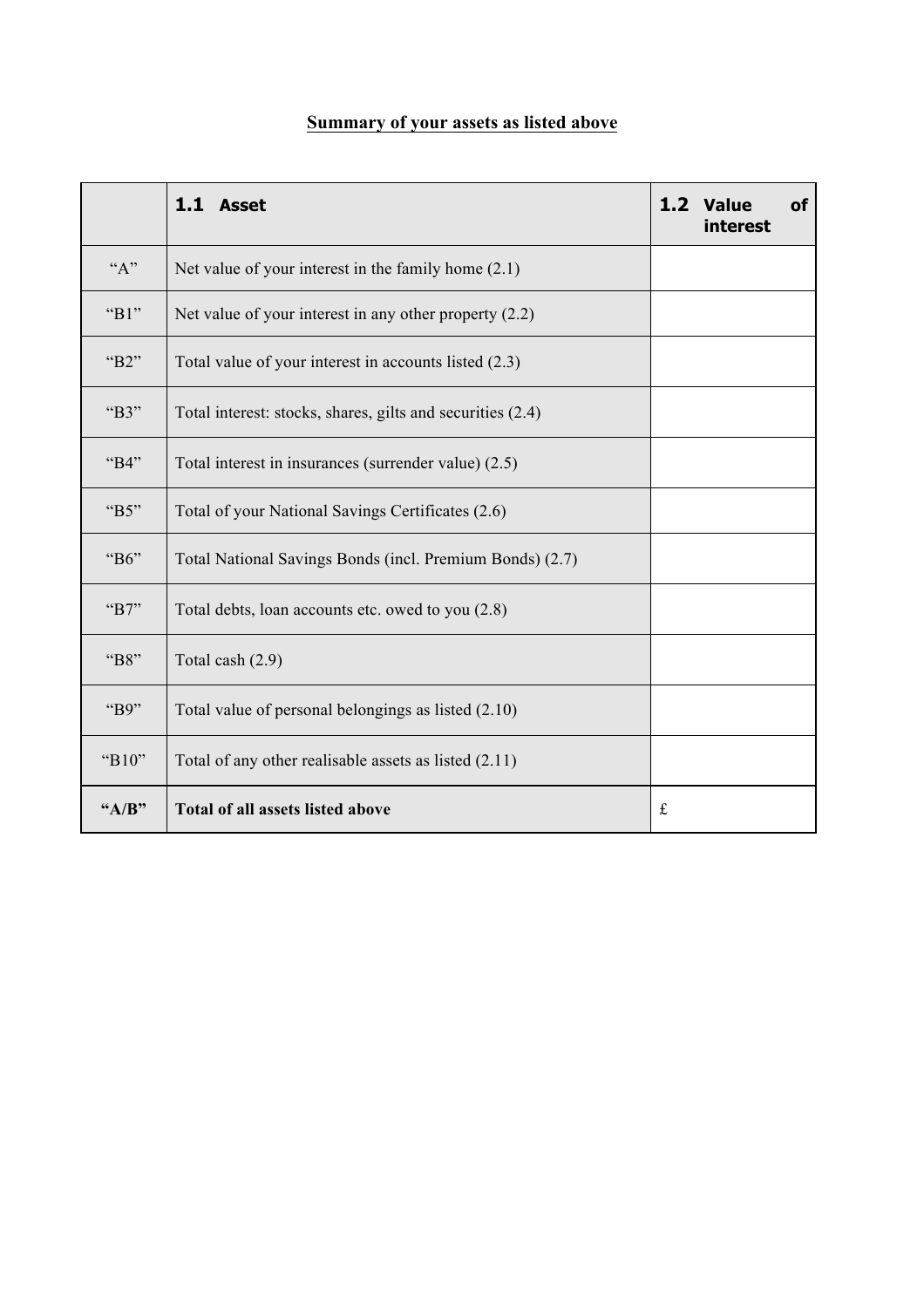### **Liabilities**

| 2.12 | Please detail your <i>liabilities</i> , excluding mortgages already dealt with above, but including      |
|------|----------------------------------------------------------------------------------------------------------|
|      | monies owed on credit cards, store cards, bank overdrafts and loans, hire purchase agreements            |
|      | etc. Please include and identify <i>contingent liabilities</i> that may or may not accrue in the future, |
|      | such as guarantees given, disputed claims etc.                                                           |

| Liability (to whom owed and terms of loan/debt) | Total debt owing | Monthly<br>repayment | Your share of the<br>liability |
|-------------------------------------------------|------------------|----------------------|--------------------------------|
|                                                 |                  |                      |                                |
|                                                 |                  |                      |                                |
|                                                 |                  |                      |                                |
|                                                 |                  |                      |                                |
|                                                 |                  |                      |                                |
|                                                 |                  |                      |                                |
|                                                 |                  |                      |                                |
|                                                 |                  |                      |                                |
| Total "C1": Total value of all your liabilities |                  | $\mathbf f$          |                                |

2.13 If on disposal of any assets referred to in this form Capital Gains Tax (CGT) would be payable, please estimate such CGT. If you are uncertain whether a sale of any asset would attract a payment of CGT, please insert "not known".

| Asset                                                                  | <b>Estimated CGT</b> | Your share of the CGT |
|------------------------------------------------------------------------|----------------------|-----------------------|
|                                                                        |                      |                       |
|                                                                        |                      |                       |
|                                                                        |                      |                       |
|                                                                        |                      |                       |
|                                                                        |                      |                       |
|                                                                        |                      |                       |
|                                                                        |                      |                       |
|                                                                        |                      |                       |
| Total "C2": Total value of your share of Capital Gains Tax liabilities |                      | £                     |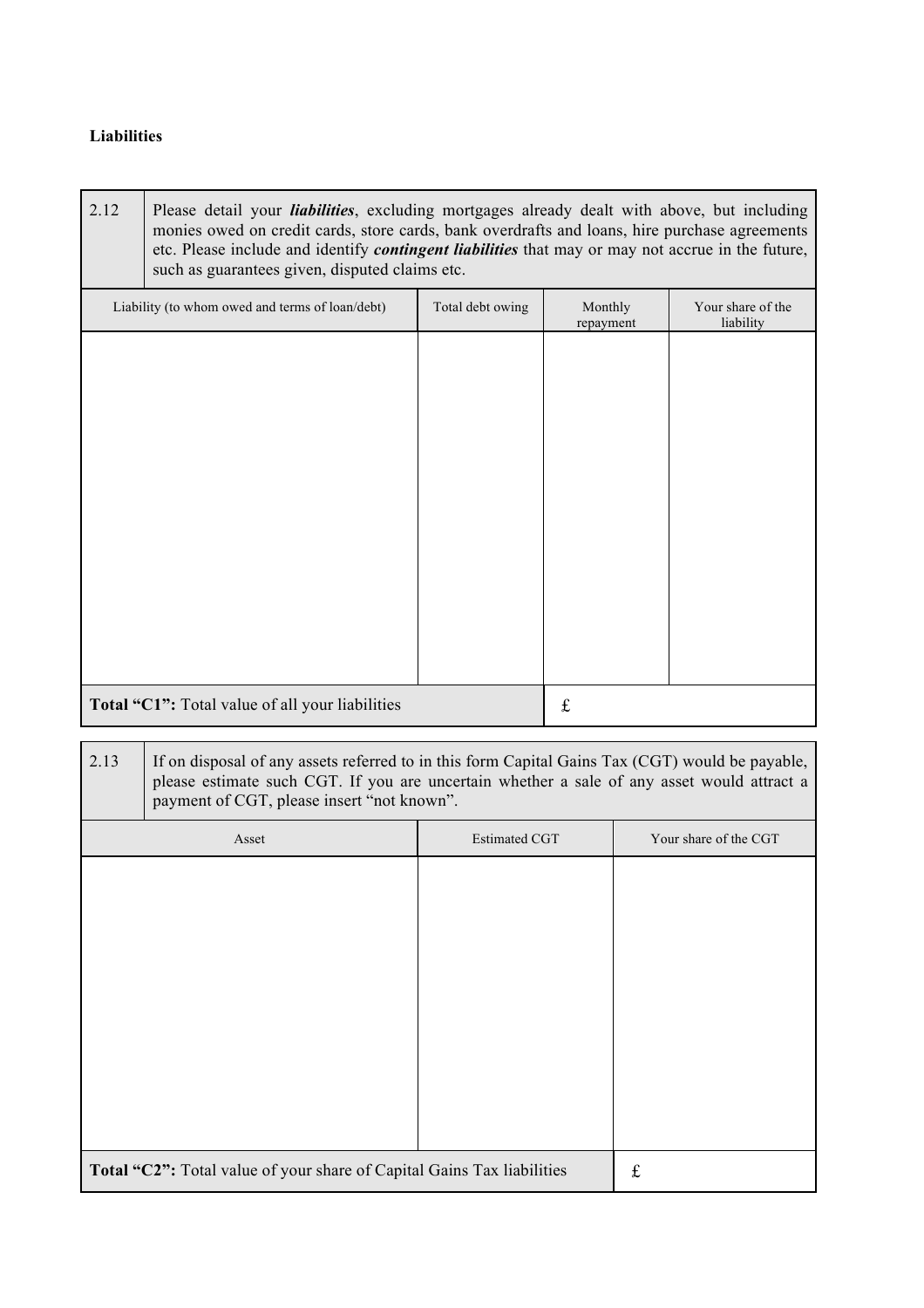Your net personal assets

| Total net personal assets ("A/B") above    |   | ىم |
|--------------------------------------------|---|----|
| Your total liabilities ("C1" above)        | £ |    |
| Your total CGT liability ("C2" above)<br>£ |   |    |
|                                            |   |    |
| Total liabilities ("C1" + "C2") = "C"      |   |    |

Business Assets

| 2.14                                                                         | Please list all your <i>business interests</i> . For each business, state $(1)$ its name and nature; $(2)$ your<br>estimate of the current value of your interest; (3) any possible CGT payable on disposal; and<br>$(4)$ the basis of your valuation. In relation to each business interest, state $(5)$ the total current<br>net value of your interest. (Continue on a separate page if necessary.) Please attach a copy of<br>the last 2 years accounts and any other document on which you base your valuation. |   |  |
|------------------------------------------------------------------------------|----------------------------------------------------------------------------------------------------------------------------------------------------------------------------------------------------------------------------------------------------------------------------------------------------------------------------------------------------------------------------------------------------------------------------------------------------------------------------------------------------------------------|---|--|
|                                                                              |                                                                                                                                                                                                                                                                                                                                                                                                                                                                                                                      |   |  |
|                                                                              |                                                                                                                                                                                                                                                                                                                                                                                                                                                                                                                      |   |  |
|                                                                              |                                                                                                                                                                                                                                                                                                                                                                                                                                                                                                                      |   |  |
|                                                                              | Total "E" (Total value of all your interest in business assets)                                                                                                                                                                                                                                                                                                                                                                                                                                                      | £ |  |
| 2.15<br>List any <i>directorships</i> you hold or held in the last 12 months |                                                                                                                                                                                                                                                                                                                                                                                                                                                                                                                      |   |  |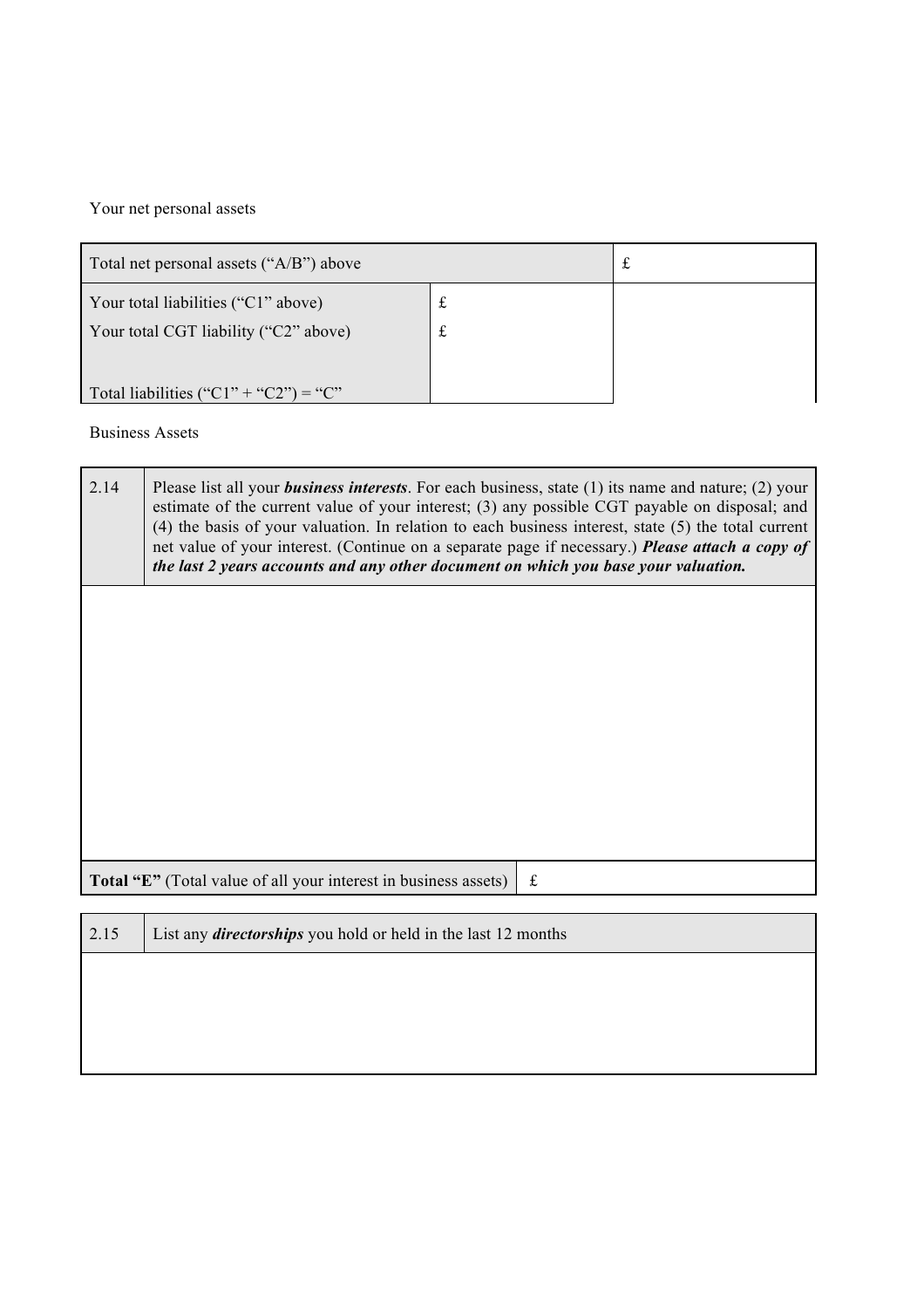#### **Pensions (including SERPS - the State Earnings Related Pension Scheme but excluding Basic State Pension)**

| 2.16   | Please reply for each of your pension schemes. Continue if necessary on a separate<br>sheet of paper, copying this page for each scheme. If you have made Additional<br>Voluntary Contributions or any Free-standing Additional Voluntary Contributions to<br>any plan or scheme, please give separate information if the benefits that relate to<br>such contributions are separately recorded or paid.<br>If information is not available, please estimate when it will be available and <i>attach a</i><br>copy of the letter to the Pension Company or Administrators from whom the<br>information was sought. Please also attach any pension valuation received for<br>each scheme. |
|--------|------------------------------------------------------------------------------------------------------------------------------------------------------------------------------------------------------------------------------------------------------------------------------------------------------------------------------------------------------------------------------------------------------------------------------------------------------------------------------------------------------------------------------------------------------------------------------------------------------------------------------------------------------------------------------------------|
| 2.16.1 | Name and address of scheme, plan or policy                                                                                                                                                                                                                                                                                                                                                                                                                                                                                                                                                                                                                                               |
|        |                                                                                                                                                                                                                                                                                                                                                                                                                                                                                                                                                                                                                                                                                          |

| 2.16.2 | Number of scheme, plan or policy                                               |  |
|--------|--------------------------------------------------------------------------------|--|
| 2.16.3 | Type of scheme, plan or policy (e.g. final<br>salary, money purchase or other) |  |

| <b>CETV – Cash Equivalent Transfer Value</b> |                                                           |           |
|----------------------------------------------|-----------------------------------------------------------|-----------|
| 2.16.4                                       | CETV (Cash Equivalent Transfer Value)                     |           |
| 2.16.5                                       | Lump sum payable on death in service before<br>retirement |           |
| 2.16.6                                       | Lump sum payable on death in deferment before retirement  | £         |
| 2.16.7                                       | Lump sum payable on death after retirement                | $f_{\rm}$ |

| <b>Retirement benefits</b> |                                                                                                             |  |
|----------------------------|-------------------------------------------------------------------------------------------------------------|--|
| 2.16.8                     | Earliest date when retirement benefit can be<br>taken                                                       |  |
| 2.16.9                     | Estimated lump sum and monthly pension<br>payable on retirement, assuming you take the<br>maximum lump sum. |  |
| 2.16.10                    | Estimated monthly pension without taking a<br>lump sum                                                      |  |
| Spouse's benefit           |                                                                                                             |  |
| 2.16.11                    | Spouse's benefit on death in service                                                                        |  |
| 2.16.12                    | Spouse's benefit on death in deferment                                                                      |  |

2.16.13 Spouse's benefit on death in retirement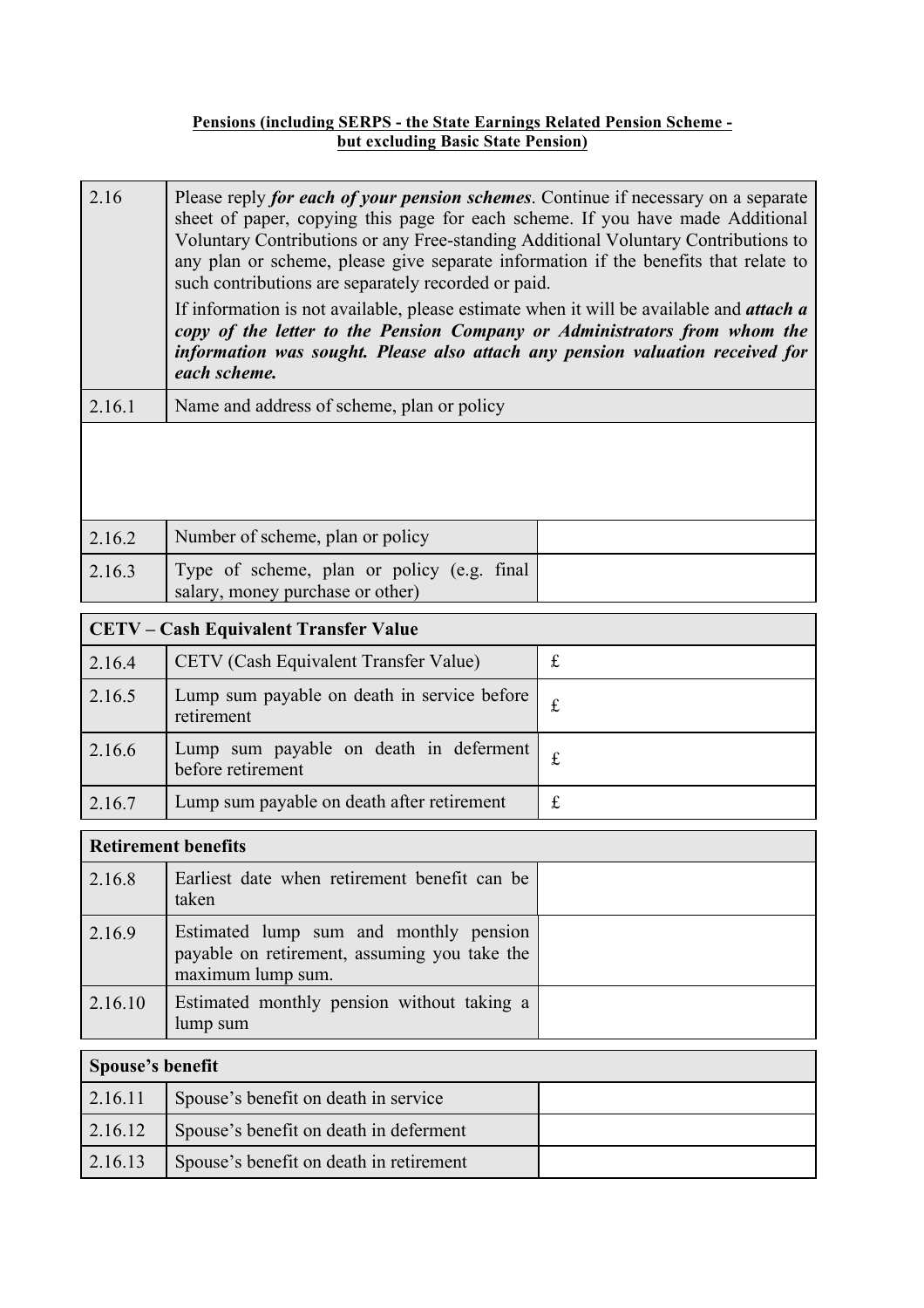| 2.16.14                                                               | State whether such pension would be lost on<br>divorce |   |
|-----------------------------------------------------------------------|--------------------------------------------------------|---|
|                                                                       | Dependant's benefit                                    |   |
| 2.16.15                                                               | Dependant's benefit on death in service                |   |
| 2.16.16                                                               | Dependant's benefit on death in deferment              |   |
| 2.16.17                                                               | Dependant's benefit on death in retirement             |   |
| 2.16.18                                                               | Extent of Additional Voluntary Contributions<br>made   |   |
| <b>Total "F":</b> The total current value of all your pensions (CETV) |                                                        | £ |

# **Other assets**

| 2.17 | Give details and values of <i>other assets not listed above</i> . Please remember that disclosure must<br>be world-wide. Include for example (this list is not exhaustive):<br>Unrealisable assets.<br>Share option schemes (stating estimated net proceeds if options could be exercised now<br>$\bullet$<br>and whether Capital Gains Tax or Income Tax would be payable).<br>Trust interests (including interests under a discretionary trust) with estimated value of<br>$\bullet$<br>your interest and when it is likely to become realisable. If you say it will never be<br>realisable or has no value, please give your reason.<br>If you are likely to receive any asset in the foreseeable future, such as by way of<br>$\bullet$<br>inheritance, please state the value of such asset and give an estimate date when it will be<br>received by you.<br>Assets held by a third party on your behalf.<br>$\bullet$ |   |
|------|-----------------------------------------------------------------------------------------------------------------------------------------------------------------------------------------------------------------------------------------------------------------------------------------------------------------------------------------------------------------------------------------------------------------------------------------------------------------------------------------------------------------------------------------------------------------------------------------------------------------------------------------------------------------------------------------------------------------------------------------------------------------------------------------------------------------------------------------------------------------------------------------------------------------------------|---|
|      |                                                                                                                                                                                                                                                                                                                                                                                                                                                                                                                                                                                                                                                                                                                                                                                                                                                                                                                             |   |
|      | Total "G": The total value of your other assets                                                                                                                                                                                                                                                                                                                                                                                                                                                                                                                                                                                                                                                                                                                                                                                                                                                                             | £ |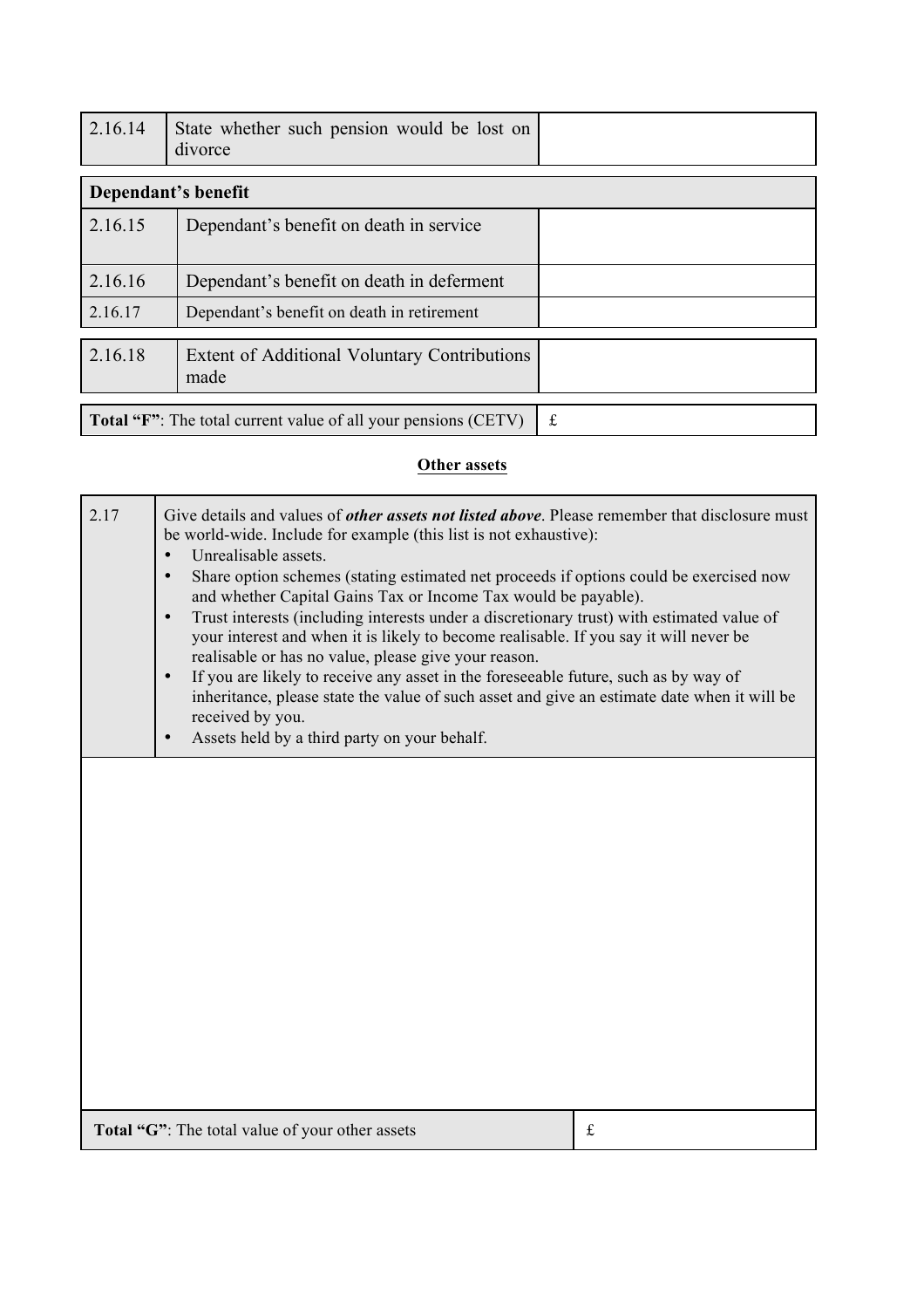### **Total net assets**

| Net personal assets "D"                                 |   |
|---------------------------------------------------------|---|
| Total business assets "E"                               |   |
| Total value of pensions "F"                             | t |
| Total value of other assets "G"                         | t |
|                                                         |   |
| Total value of net assets (excluding pensions)("H")     |   |
| Total net value of all assets (including pensions)("I") | £ |

#### **Income**

| 2.18                                                             | Give details of your gross and net <i>earned income</i> in the last financial year and in the current<br>financial year from all forms of employment. Please attach your last three payslips and your<br>P60 for the most recently completed financial year |                     |      |                                                          |     |
|------------------------------------------------------------------|-------------------------------------------------------------------------------------------------------------------------------------------------------------------------------------------------------------------------------------------------------------|---------------------|------|----------------------------------------------------------|-----|
| Name of employer<br>and nature of income<br>(e.g. salary, bonus) |                                                                                                                                                                                                                                                             | Last financial year |      | Current financial year<br>(estimated for the whole year) |     |
|                                                                  |                                                                                                                                                                                                                                                             | Gross               | Net. | Gross                                                    | Net |
|                                                                  |                                                                                                                                                                                                                                                             |                     |      |                                                          |     |

| 2.19 | Give details of the value of all <i>benefits in kind, perks or other remuneration</i> not disclosed<br>elsewhere received in the last and the current financial year. |                     |                                                          |
|------|-----------------------------------------------------------------------------------------------------------------------------------------------------------------------|---------------------|----------------------------------------------------------|
|      | Nature of income                                                                                                                                                      | Last financial year | Current financial year<br>(estimated for the whole year) |
|      |                                                                                                                                                                       |                     |                                                          |
|      |                                                                                                                                                                       |                     |                                                          |
|      |                                                                                                                                                                       |                     |                                                          |
|      |                                                                                                                                                                       |                     |                                                          |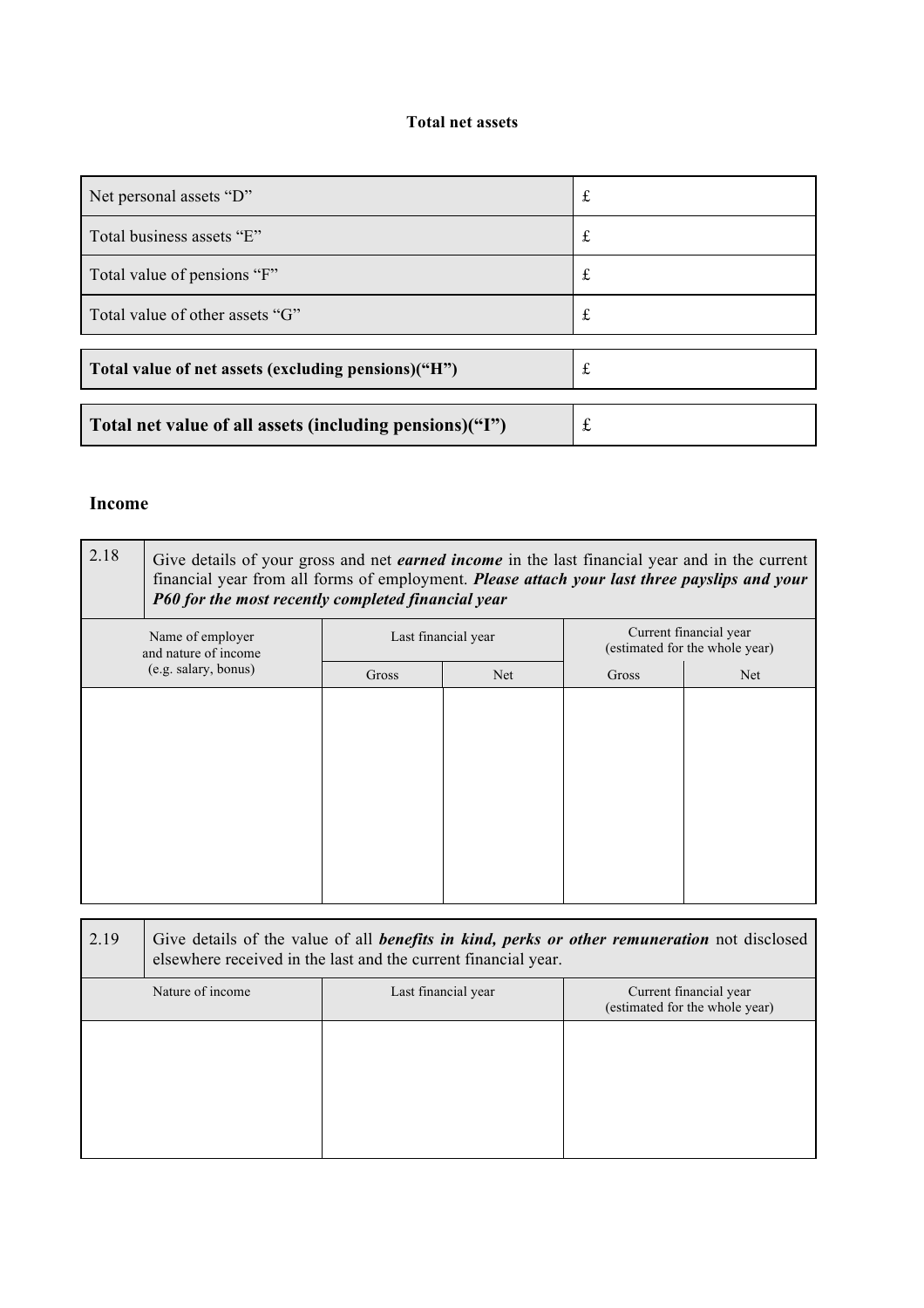| 2.20                                           | If you are self employed or in partnership, detail: (a) the annual net profit or loss for the last<br>2 accounting years; (b) your share of this figure; (c) tax paid to date of the last Accounts;<br>and (d) the estimate of income since that date. State the date on which your accounting year<br>begins. Please attach copies of the last two complete years Accounts. |              |           |              |
|------------------------------------------------|------------------------------------------------------------------------------------------------------------------------------------------------------------------------------------------------------------------------------------------------------------------------------------------------------------------------------------------------------------------------------|--------------|-----------|--------------|
|                                                |                                                                                                                                                                                                                                                                                                                                                                              |              |           |              |
|                                                |                                                                                                                                                                                                                                                                                                                                                                              |              |           |              |
|                                                |                                                                                                                                                                                                                                                                                                                                                                              |              |           |              |
| 2.21                                           | <i>Investment income</i> (e.g. dividends, interest). Give details of net income received in the last<br>financial year and the current financial year and indicate the investment asset through which<br>the income was paid and whether it was paid gross or net of income tax. You need not calculate<br>tax that may arise.                                               |              |           |              |
|                                                | Nature and source of income                                                                                                                                                                                                                                                                                                                                                  | Gross or net | Last year | Current year |
|                                                |                                                                                                                                                                                                                                                                                                                                                                              |              |           |              |
| 2.22                                           | Please provide details of all State Benefits (including State Pension) received by you in the<br>last 52 weeks, specifying the nature and amount of the benefits.                                                                                                                                                                                                            |              |           |              |
|                                                |                                                                                                                                                                                                                                                                                                                                                                              |              |           |              |
|                                                |                                                                                                                                                                                                                                                                                                                                                                              |              |           |              |
| 2.23                                           | Provide below details of <i>any other income</i> received by you from any source in the last 52<br>weeks.                                                                                                                                                                                                                                                                    |              |           |              |
|                                                |                                                                                                                                                                                                                                                                                                                                                                              |              |           |              |
|                                                |                                                                                                                                                                                                                                                                                                                                                                              |              |           |              |
| 2.24                                           | Please state (a) your total current net annual income from all sources, adding the totals in<br>Paragraphs 2.18 to 2.23 inclusive; and (b) your estimate of your net income from all sources for<br>the next 52 weeks.                                                                                                                                                       |              |           |              |
| $\mathbf f$<br>(a) Total current annual income |                                                                                                                                                                                                                                                                                                                                                                              |              |           |              |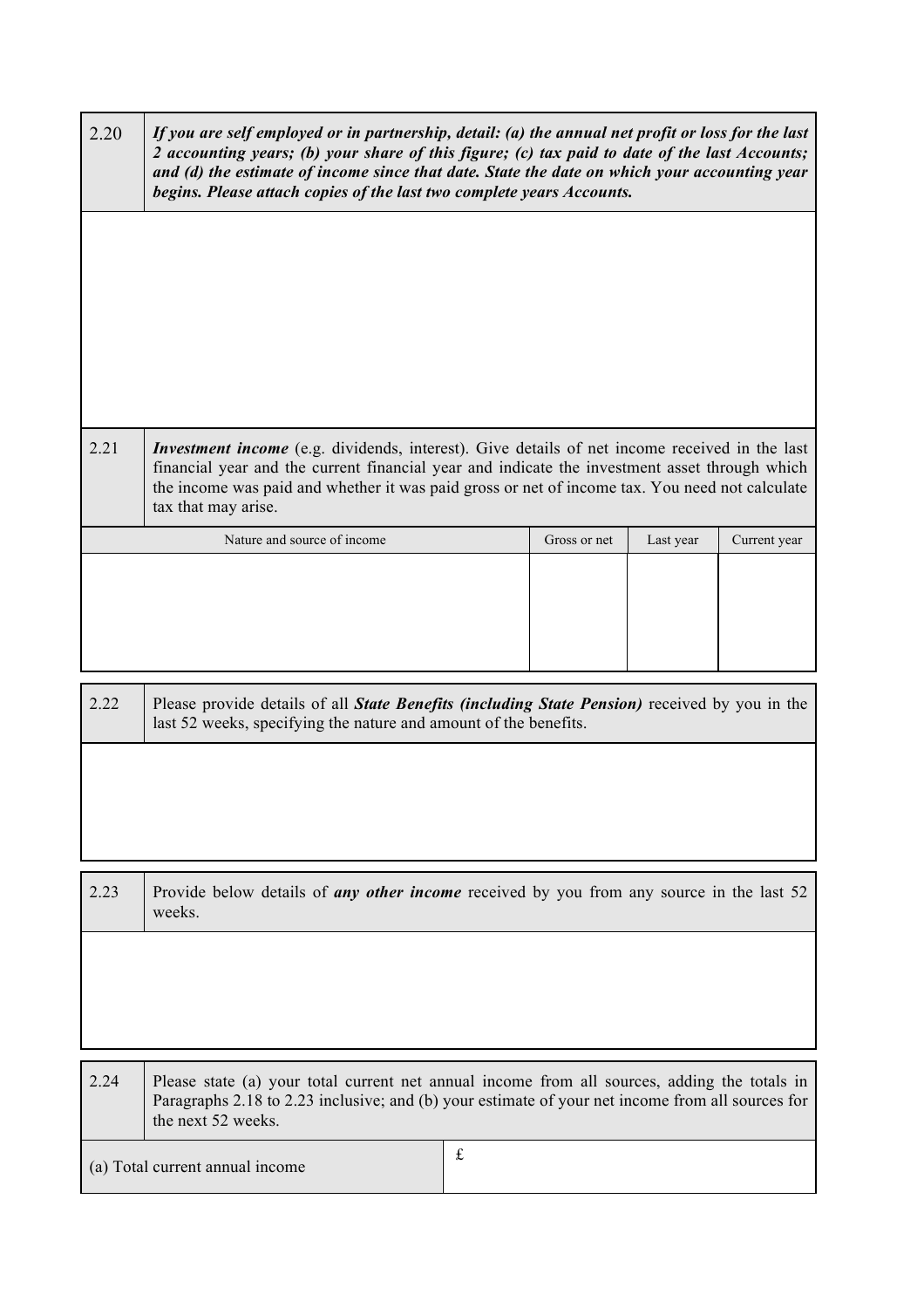| (b) Estimate for next 52 weeks<br>$(^{6}J")$<br>£                          |                  |   |  |  |
|----------------------------------------------------------------------------|------------------|---|--|--|
| 2.25<br><b>Summary of financial information</b>                            |                  |   |  |  |
| Net value of your interest in the matrimonial home                         | $A$ <sup>"</sup> | £ |  |  |
| Total current value of all your interest in the other realisable<br>assets |                  | £ |  |  |
| Total net value of your liabilities                                        |                  | £ |  |  |
| Total net value of your personal assets                                    |                  | £ |  |  |
| Total current value of your interest in business assets                    |                  | £ |  |  |
| Total current value of your pension or transfer values                     |                  | £ |  |  |
| Total value of your other assets                                           |                  | £ |  |  |
| Total value of your net assets (excluding pensions)                        |                  | £ |  |  |
| Total value of your net assets (including pensions)                        |                  | £ |  |  |
| Your estimated net income for the next 52 weeks                            |                  | £ |  |  |

## **Part 3**

**3.1** *Income needs:* State your current annual expenditure and your reasonable future annual income needs of yourself and any children living with you, or provided for by you. *See the attached schedule of annual expenditure, which may help you to formulate these figures.*

| Summary of present annual expenditure | Summary of future income needs |
|---------------------------------------|--------------------------------|
|                                       |                                |
|                                       |                                |
|                                       |                                |
|                                       |                                |
|                                       |                                |
|                                       |                                |

**3.2** *Capital needs:* If you need any capital items (now or in the foreseeable future), please set these out with the estimated cost (specifying children's capital needs separately). **N.B. If this has already been listed elsewhere in this Form "E", it need not be repeated here.**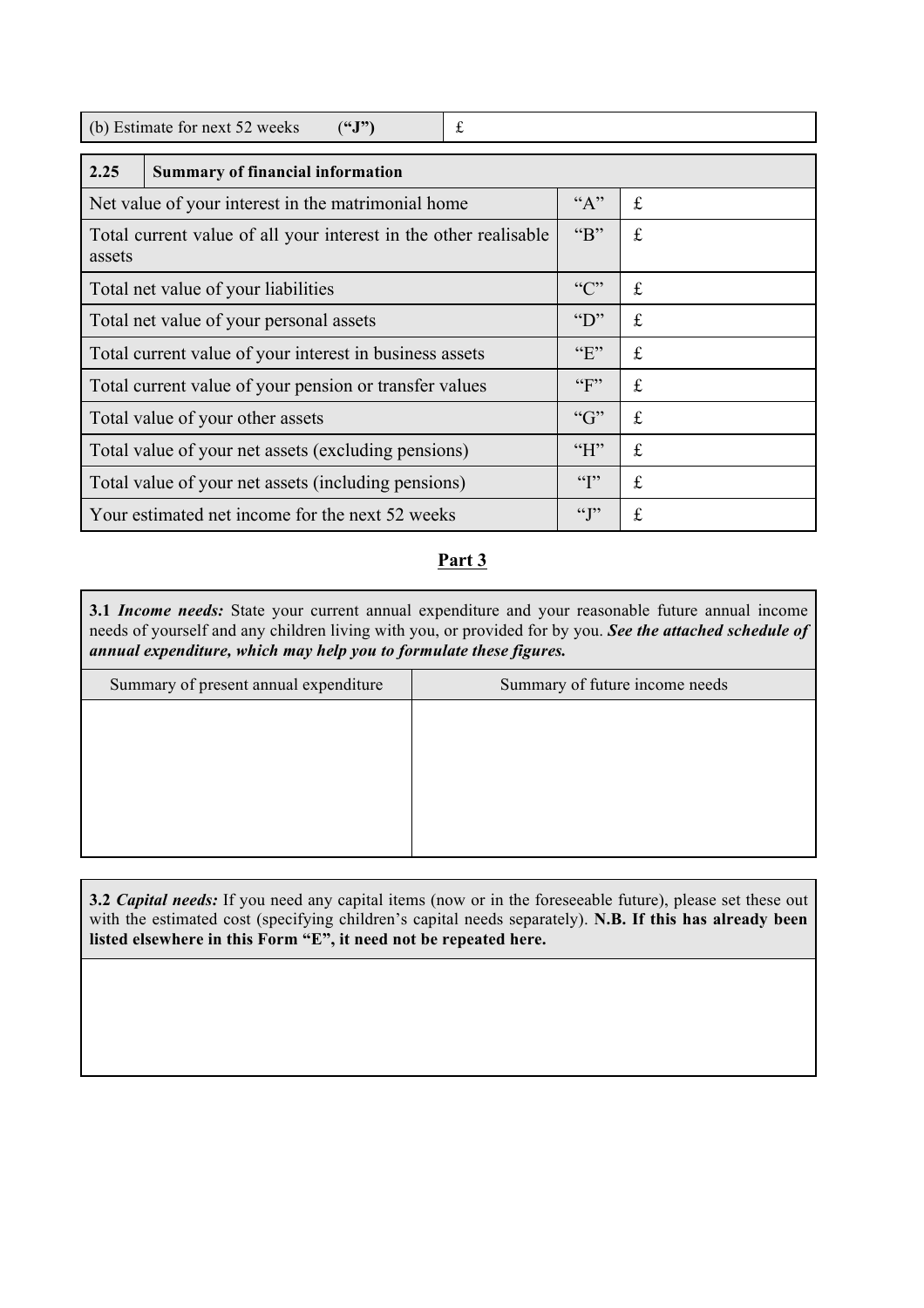## **Part 4: Other information**

| 4.1 | State whether there has been any significant change in your net assets during the last 12 months,<br>including assets held outside England & Wales (e.g. closure of any bank or building society<br>accounts).                                                                                                                                 |
|-----|------------------------------------------------------------------------------------------------------------------------------------------------------------------------------------------------------------------------------------------------------------------------------------------------------------------------------------------------|
|     |                                                                                                                                                                                                                                                                                                                                                |
|     |                                                                                                                                                                                                                                                                                                                                                |
|     |                                                                                                                                                                                                                                                                                                                                                |
|     |                                                                                                                                                                                                                                                                                                                                                |
| 4.2 | Give brief details of the standard of living enjoyed by you and your spouse during your marriage<br>(or partner during your relationship).                                                                                                                                                                                                     |
|     |                                                                                                                                                                                                                                                                                                                                                |
|     |                                                                                                                                                                                                                                                                                                                                                |
|     |                                                                                                                                                                                                                                                                                                                                                |
|     |                                                                                                                                                                                                                                                                                                                                                |
|     |                                                                                                                                                                                                                                                                                                                                                |
| 4.3 | Have you, your partner or anyone else made any particular contributions to the family property<br>and assets or outgoings, or to the family life (e.g. looking after the home or caring for the<br>family) that you think should be taken into account? Please describe the contribution briefly,<br>the amount, when it was made and by whom. |
|     |                                                                                                                                                                                                                                                                                                                                                |
|     |                                                                                                                                                                                                                                                                                                                                                |
|     |                                                                                                                                                                                                                                                                                                                                                |
|     |                                                                                                                                                                                                                                                                                                                                                |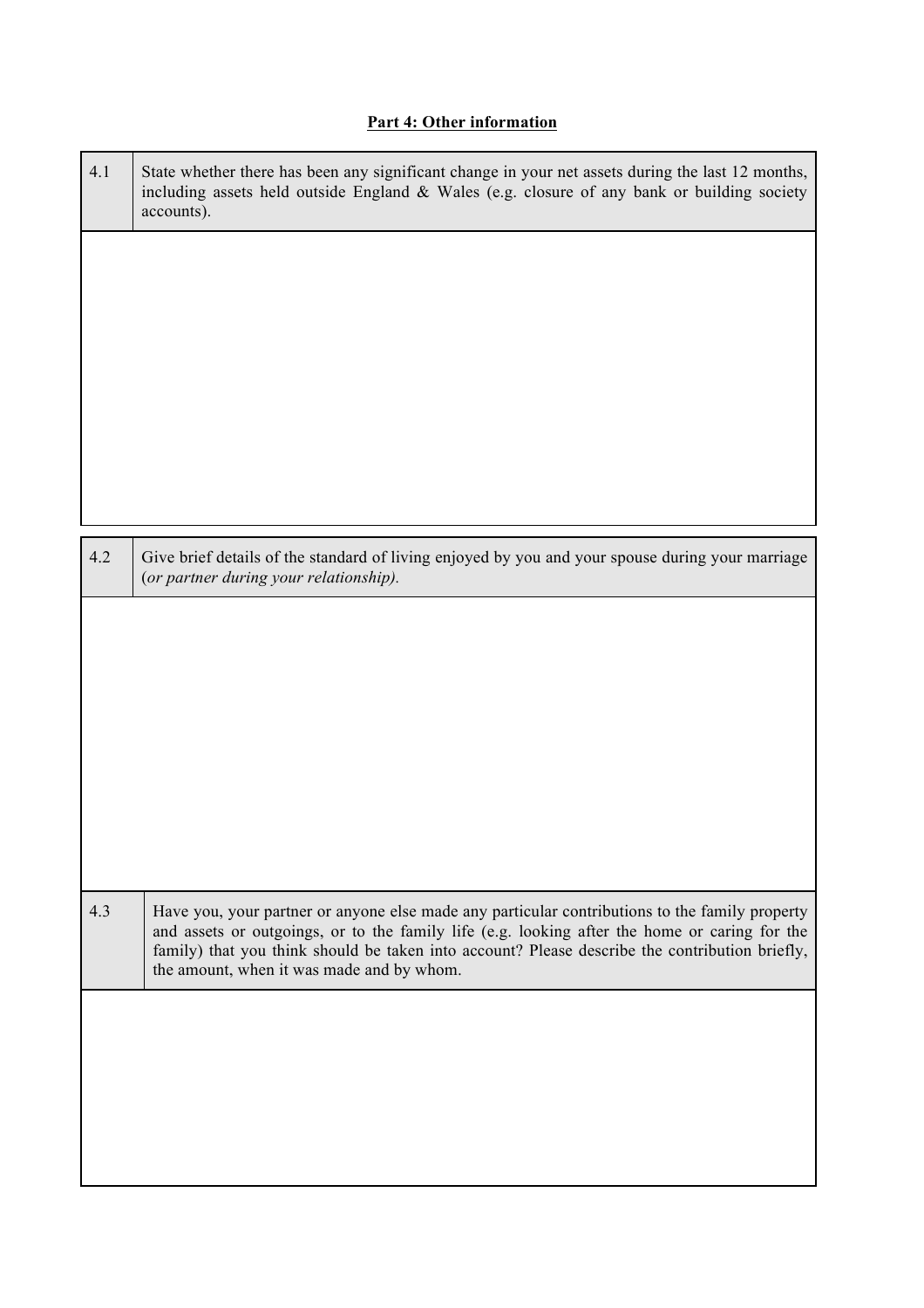| $4.4 - 5$                                                                                                                | Other factors may be relevant to financial resolution. If you feel that any of these apply, and<br>you would like to consider whether it is relevant to take them into account, <i>please tick</i><br>accordingly. (This list is not exhaustive). Supplementary information may later be needed. |  |
|--------------------------------------------------------------------------------------------------------------------------|--------------------------------------------------------------------------------------------------------------------------------------------------------------------------------------------------------------------------------------------------------------------------------------------------|--|
|                                                                                                                          | Your or your spouse's (partner's) earning capacity (present or future)                                                                                                                                                                                                                           |  |
| Change in standard of living                                                                                             |                                                                                                                                                                                                                                                                                                  |  |
| Health considerations or disabilities                                                                                    |                                                                                                                                                                                                                                                                                                  |  |
| Benefits that may be lost in the event of divorce (e.g. pension)                                                         |                                                                                                                                                                                                                                                                                                  |  |
| Redundancy, retirement or other expected change of income                                                                |                                                                                                                                                                                                                                                                                                  |  |
| Pre-marriage or other agreements                                                                                         |                                                                                                                                                                                                                                                                                                  |  |
| Inheritance prospects                                                                                                    |                                                                                                                                                                                                                                                                                                  |  |
| Behaviour or conduct that it would be unfair to disregard (only taken into<br>account in very exceptional circumstances) |                                                                                                                                                                                                                                                                                                  |  |
| Contingent liabilities                                                                                                   |                                                                                                                                                                                                                                                                                                  |  |
| Any other circumstances (please indicate very briefly)                                                                   |                                                                                                                                                                                                                                                                                                  |  |

| 4.6 | If you have remarried (or intend to) or are living with another person (or intend to), please give<br>brief details, as far as these are known to you, of his or her (a) income and (b) assets. |
|-----|-------------------------------------------------------------------------------------------------------------------------------------------------------------------------------------------------|
|     |                                                                                                                                                                                                 |
|     |                                                                                                                                                                                                 |
|     |                                                                                                                                                                                                 |

**I confirm that the information given in this form is a full, frank, clear and accurate disclosure of my financial and other relevant circumstances of which I am aware.**

| <b>Signed</b> |  |
|---------------|--|
| Date          |  |

┱

**Please note: The information in this form may have to be sworn as correct, for example if this information is later needed for Court purposes. See guidance notes above.**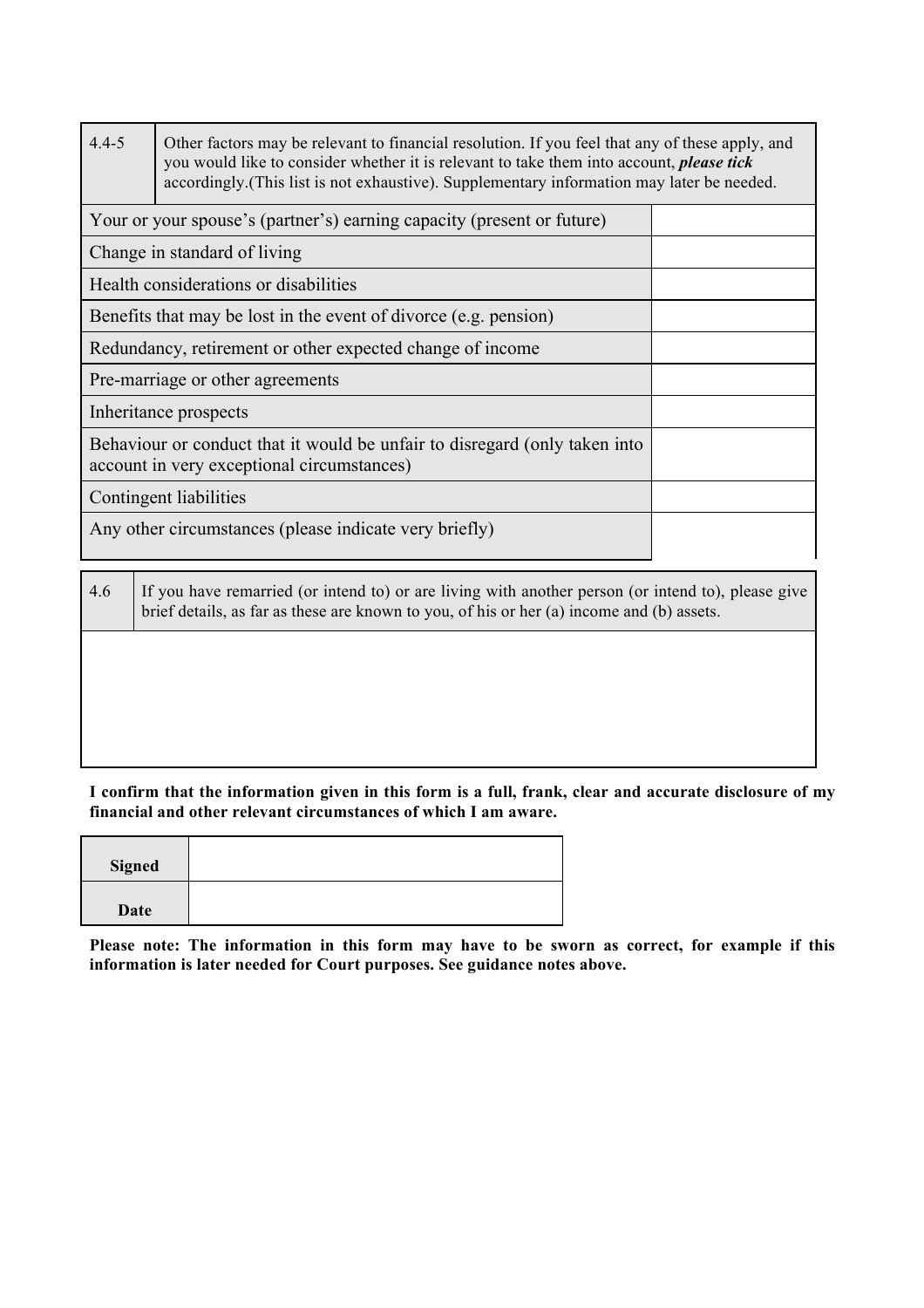## **MONTHLY EXPENSE SCHEDULE**

**3.1** Please set out

- In the first column (a) your *current expenditure* for yourself (and children if any)
- In the second column (b) your *anticipated reasonable future needs*, so far as these are known.

The second column (b) should only be completed if your circumstances are expected to change, and may be estimated as far as necessary.

If in doubt at this stage, leave column (b) blank, for later completion.

Set out all your expenditure on a *monthly* basis for yourself and any children living with you.

Please do not mix annual, monthly and weekly figures.

| No.            | <b>Expenditure item</b>             | (a) Current<br>$\pmb{\mathfrak{L}}$ | (b) Future<br>£ |  |  |
|----------------|-------------------------------------|-------------------------------------|-----------------|--|--|
|                | <b>Housing and outgoings</b>        |                                     |                 |  |  |
| $\mathbf{1}$   | Rent or mortgage payment            |                                     |                 |  |  |
| $\overline{2}$ | Ground rent                         |                                     |                 |  |  |
| 3              | Service charge                      |                                     |                 |  |  |
| $\overline{4}$ | Council tax                         |                                     |                 |  |  |
| 5              | Water rates                         |                                     |                 |  |  |
| 6              | Electricity                         |                                     |                 |  |  |
| 7              | Gas or oil                          |                                     |                 |  |  |
| 8              | Telephone                           |                                     |                 |  |  |
| 9              | Property & household insurance      |                                     |                 |  |  |
| 10             | Home maintenance, cleaning & repair |                                     |                 |  |  |
| 11             | Gardening costs                     |                                     |                 |  |  |
|                | <b>Financial provision</b>          |                                     |                 |  |  |
| 12             | Pension provision                   |                                     |                 |  |  |
| 13             | Life & endowment insurances         |                                     |                 |  |  |
| 14             | Repayment of debts (including HP)   |                                     |                 |  |  |
| 15             | Savings and investments             |                                     |                 |  |  |
|                | Sub-total: carry forward            |                                     |                 |  |  |
|                | Sub-total: brought forward<br>1.3   | (a)                                 | (b)             |  |  |
|                | Household                           |                                     |                 |  |  |
| 16             | Food & household expenses           |                                     |                 |  |  |
| 17             | Domestic help                       |                                     |                 |  |  |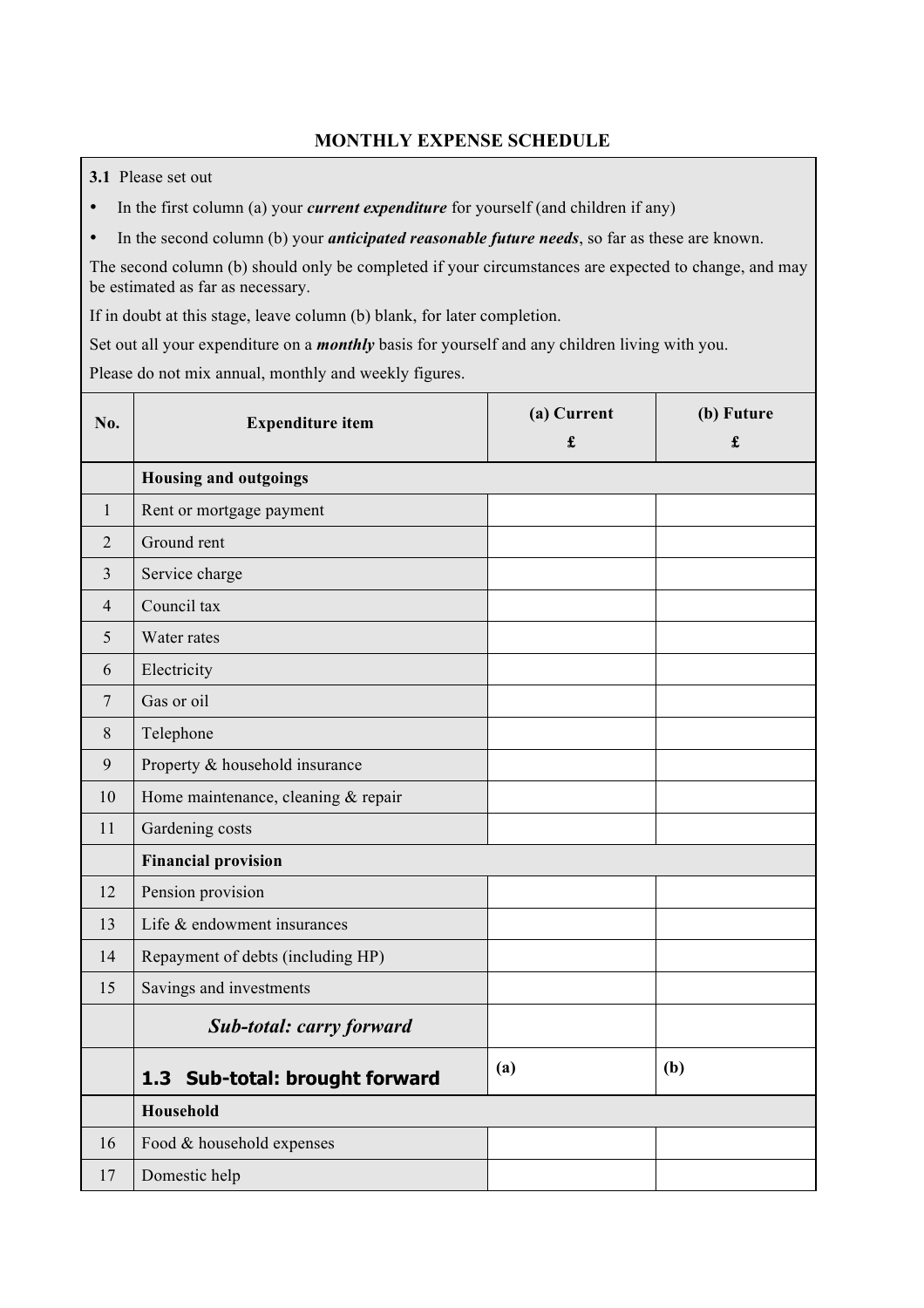| 18 | Clothing (for yourself)                       |     |     |
|----|-----------------------------------------------|-----|-----|
| 19 | Hairdressing & personal care                  |     |     |
| 20 | TV licence/hire/video rentals                 |     |     |
| 21 | Newspapers & journals                         |     |     |
| 22 | Pet food & expenses                           |     |     |
| 23 | Medical, dental, optical & pharmaceutical     |     |     |
| 24 | Linen, crockery & appliances: repair/replace  |     |     |
| 25 | Laundry, cleaning, shoe repairs               |     |     |
| 26 | Sundry other housekeeping expenses            |     |     |
|    | <b>Travelling</b>                             |     |     |
| 27 | Public transport fares                        |     |     |
| 28 | Motor vehicle: road tax                       |     |     |
| 29 | Motor vehicle: insurance                      |     |     |
| 30 | Petrol, running, parking and repairs          |     |     |
| 31 | Motoring organisations                        |     |     |
| 32 | Provision for replacement vehicle/lease costs |     |     |
|    | <b>Children's expenses</b>                    |     |     |
| 33 | School/nursery/educational fees               |     |     |
| 34 | Private lessons, sports and other extras      |     |     |
| 35 | Child care & baby-sitting                     |     |     |
| 36 | Children's clothing                           |     |     |
| 37 | Cash allowances & pocket money                |     |     |
| 38 | Fares, travelling & school trips              |     |     |
| 39 | Children's entertainment, gifts etc.          |     |     |
| 40 | Infant needs (nappies, food, toiletries etc.) |     |     |
| 41 | Child Support payments                        |     |     |
| 42 | Other expenses for children                   |     |     |
|    | Sub-total: carry forward                      |     |     |
|    | 1.4 Sub-total: brought forward                | (a) | (b) |
|    | General                                       |     |     |
| 43 | Work expenses & lunches                       |     |     |
| 44 | Entertainment expenses                        |     |     |
| 45 | Eating out and take-away                      |     |     |